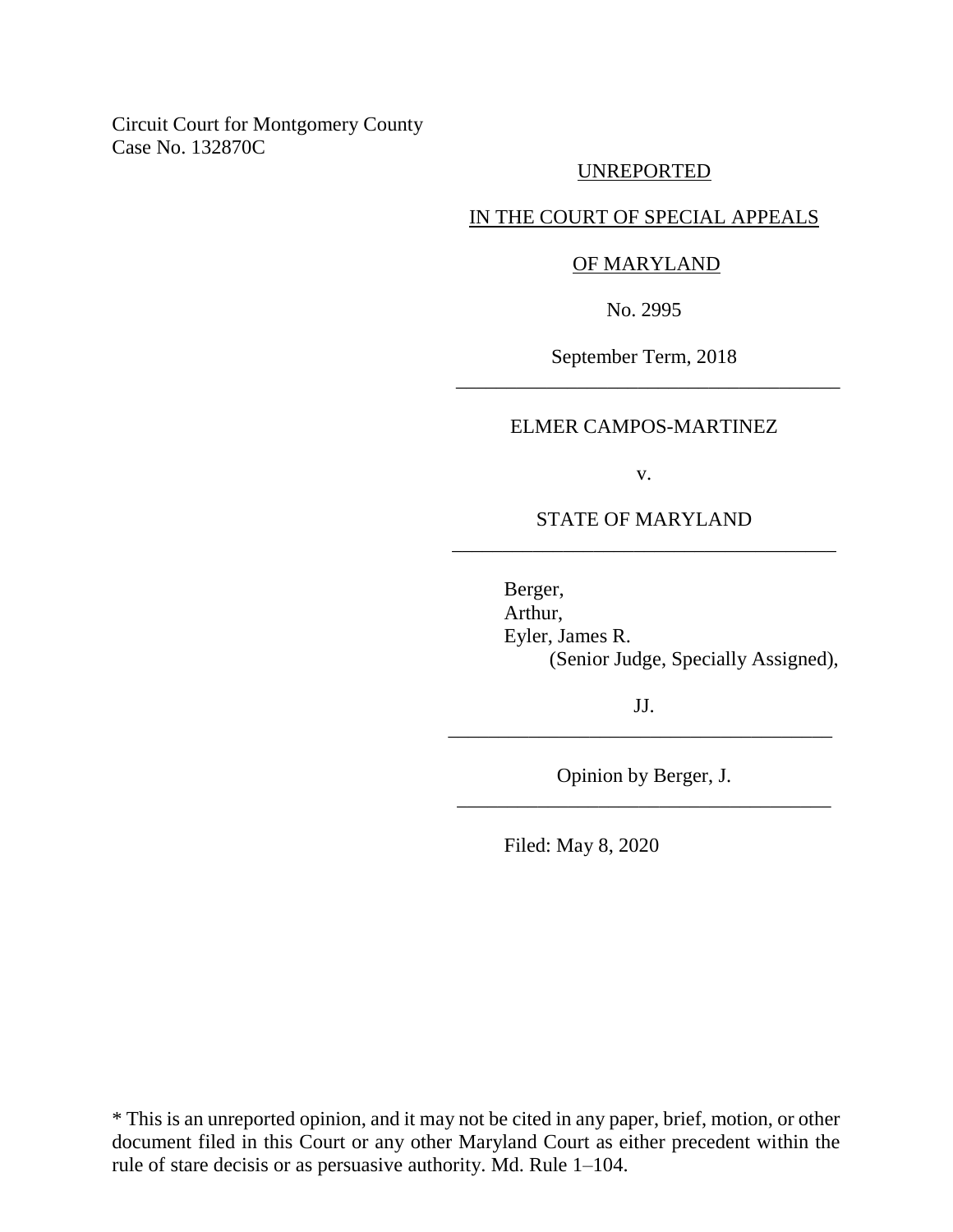A jury, sitting in the Circuit Court for Montgomery County, convicted Elmer Campos Martinez, appellant, of first-degree murder. The court sentenced him to life imprisonment without the possibility of parole. On appeal, he presents the following five questions for our review:

- 1. Did the trial court err by refusing to grant a mistrial, or alternatively, precluding the State from using police body camera footage showing Jose Guerra Machado distraught after learning that his wife had been found deceased, when the recording was disclosed to the defense on the second day of trial?
- 2. Did the trial court err by precluding the admission of text messages in which Dania Mendez said that her husband beat her?
- 3. Did the trial court err by allowing Detective Eric Glass, the lead investigator, to comment as to how, during the course of the investigation, police developed appellant as a suspect?
- 4. Did the trial court err by limiting the testimony of Detective Sergeant Paul Reese?
- 5. Did the trial court err in denying appellant's motion to suppress?

Finding no reversible error, we shall affirm the judgments of the circuit court.

# **BACKGROUND**

On November 5, 2017, Dania Mendez, the victim in this case, and appellant worked

the evening shift at a Kentucky Fried Chicken restaurant ("KFC") located on University

Boulevard in Wheaton, Maryland. According to a KFC timecard report, Ms. Mendez

worked from 4:56 p.m. until 12:22 a.m., while appellant worked from 3:57 p.m. until 11:53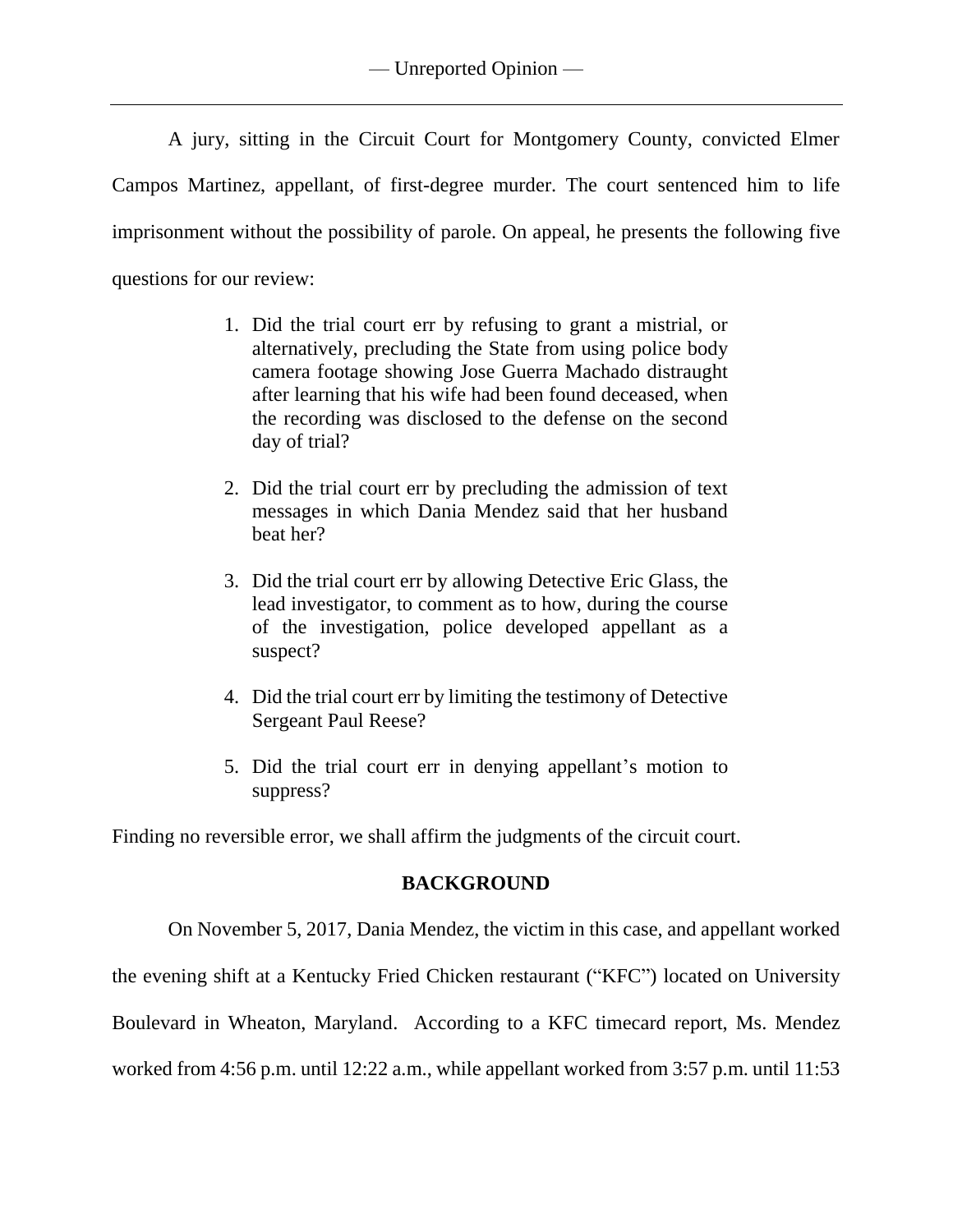p.m. When Ms. Mendez did not return home after her shift, her husband, Jose Guerra Machado, reported her missing.

As part of their investigation into Ms. Mendez's disappearance, the police obtained a search warrant for her Facebook account, and discovered exchanges between appellant and her, the content of which suggested that they had been romantically involved. On November 5th, Ms. Mendez's messages to appellant became confrontational. In them, she accused him of having consorted with other women. In her final Facebook message to appellant, sent at 4:03 p.m. that day, Ms. Mendez instructed him not to "write" her again. Based on these messages, the police "began to look into [appellant] as a possible suspect[.]"

On November 10th, police officers were dispatched to appellant's home. Upon their arrival, one of the officers asked appellant whether he communicated with Ms. Mendez via phone, text, or social media. Appellant denied having done so. The officers requested that appellant accompany them to the precinct for further questioning, and appellant agreed. As appellant entered the officers' vehicle, they received a report that "a possible body," later identified as Ms. Mendez, had been discovered behind a CVS, which was located on the same road and a block away from the KFC at which Ms. Mendez and appellant worked.

Appellant's police interview commenced three to four hours after he arrived at the precinct, and was approximately five hours in duration. Though he initially denied having had a social relationship with Ms. Mendez, appellant ultimately admitted that they were romantically involved. He then provided the police with the following account of his altercation with Ms. Mendez in the early morning hours of November 6th. He related that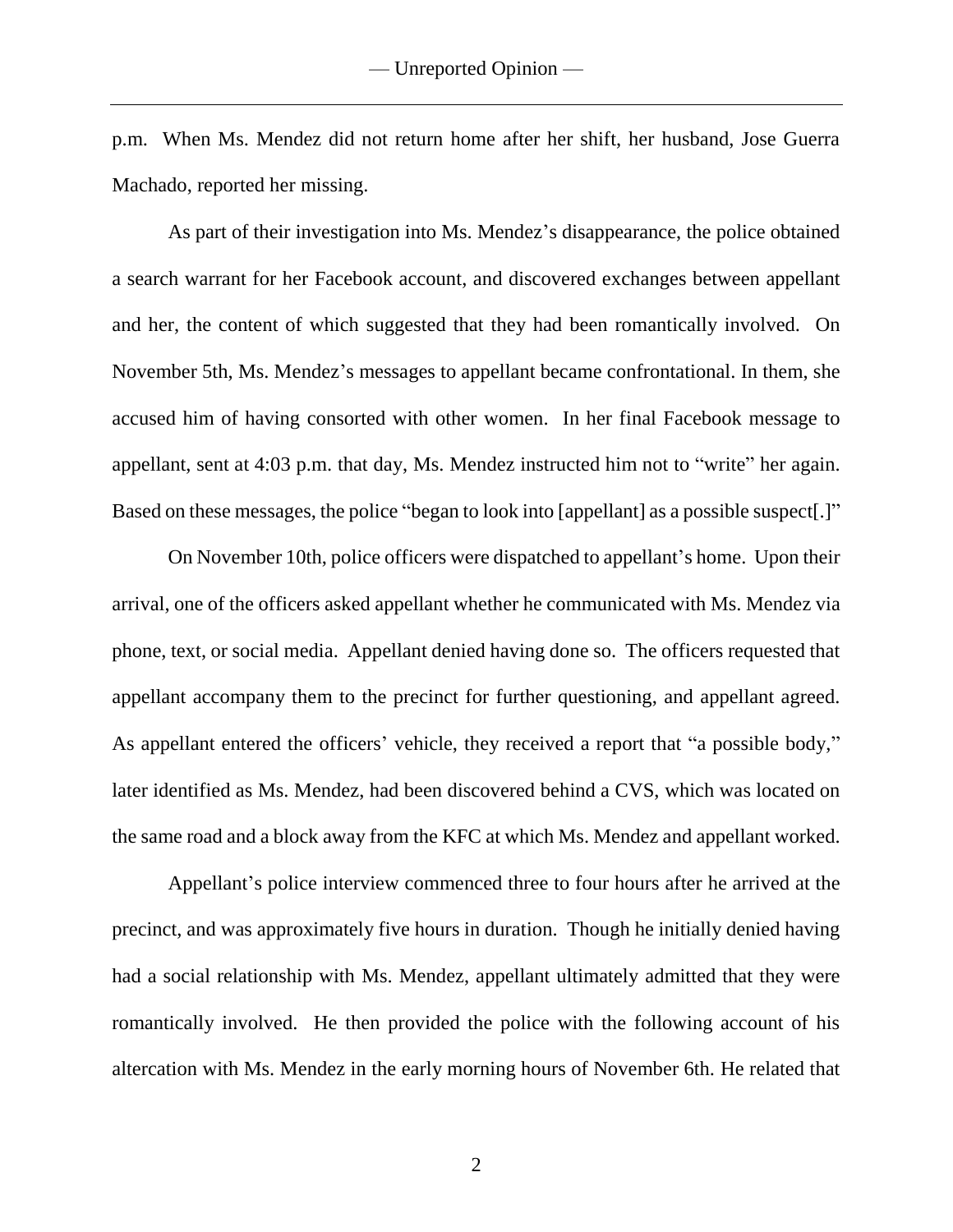Ms. Mendez requested that he wait for her after his shift. Appellant did so. Ms. Mendez's shift ended, she told appellant "we're going to break up." Appellant replied, "okay, fine, it's over," and began to walk away. Ms. Mendez followed him, yelled at him, and brandished a sharp metallic object. When they arrived at the CVS at which Ms. Mendez's body was ultimately found, Ms. Mendez lunged at and hit appellant. In an attempt to defend himself, appellant claimed, he struck Ms. Mendez, causing her to fall and hit her head. When Ms. Mendez did not get back up, he took her purse and phone and discarded them in a dumpster outside of his apartment. Finally, during the interview, appellant acknowledged having worn a brown jacket on November 5th. A search of appellant's bedroom closet revealed a jacket similar in appearance to that described by appellant. Blood found on that jacket tested positive for Ms. Mendez's DNA.

Additional facts will be included as necessary for the resolution of the issues.

## **DISCUSSION**

## **I.**

Appellant first contends that the trial court erred in denying his requests for a mistrial, or alternatively the exclusion of evidence based on a purported discovery violation. The State counters that it complied with its discovery obligation because prior to trial it had not intended to use the evidence at issue.

## *The Belated Discovery*

On the morning of Thursday, September 27, 2018, the second day of trial, the State disclosed to appellant's counsel that it had acquired police body camera footage, an excerpt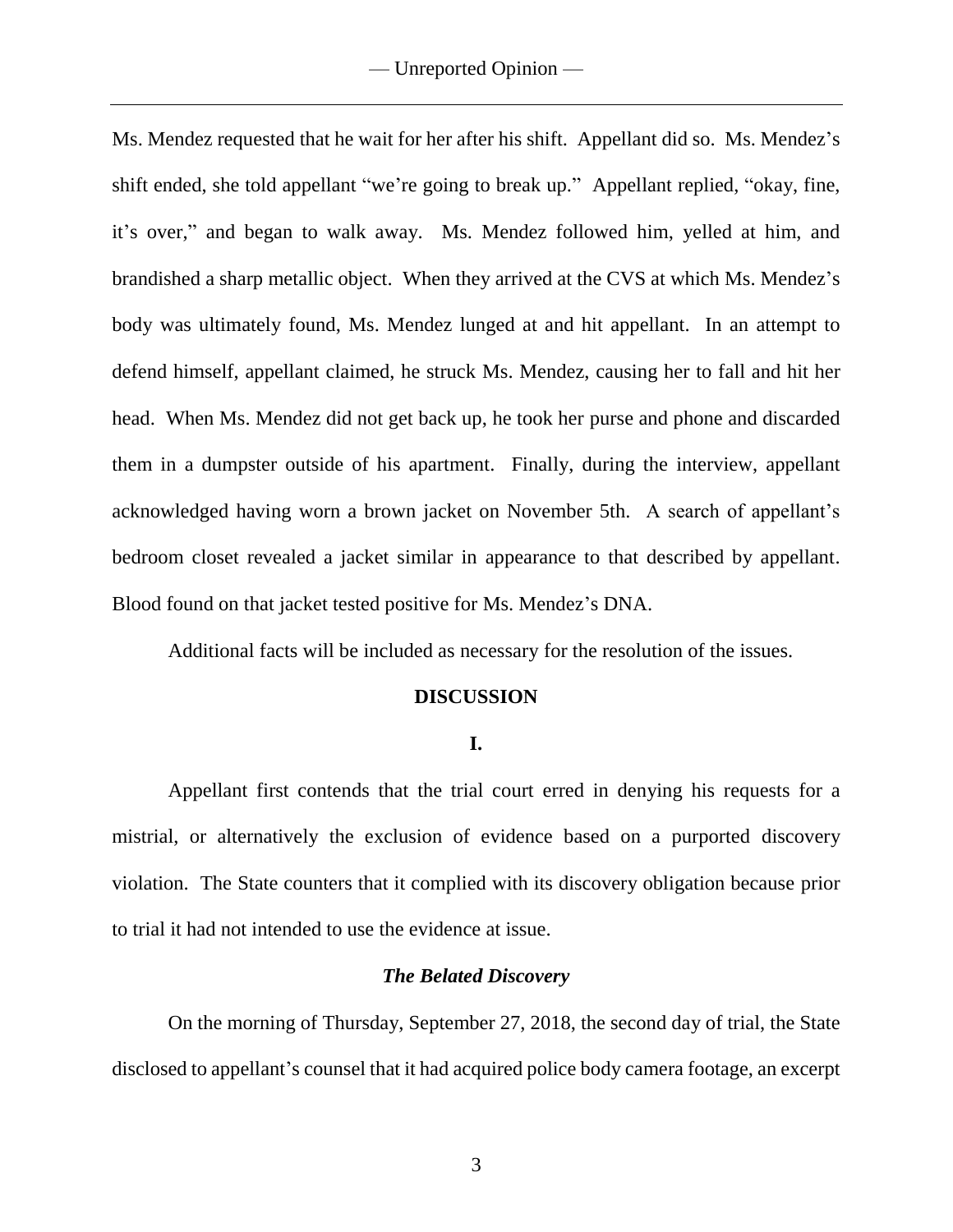of which captured the grief-stricken reaction of Mr. Machado to learning of his wife's death. The State sought to play that excerpt to rebut the defense theory that it was, in fact, Mr. Machado who had murdered Ms. Mendez. The following day, Friday, September 28th, appellant moved for a mistrial, and, alternatively, requested that the court exclude the footage, alleging that the State's belated disclosure constituted a discovery violation. While acknowledging that he had not yet viewed the footage in its entirety, defense counsel argued that if he had been aware of its existence prior to trial he may have adopted a different strategy. The State, in turn, argued that the content of the video had not been relevant until it had become clear that the defense theory of the case was that Mr. Machado had killed Ms. Mendez. The court denied appellant's motion for a mistrial, finding no manifest necessity. It further found that the State had not committed a discovery violation, ruling: "I don't see this as a discovery violation that you have never known that Machado had a visceral reaction to the news of the death of his wife, or the recovery of her body. That's in the event report." The court did not, however, permit the State to play the excerpted footage that day, thereby affording defense counsel an opportunity to review the video and to confer with his client.

When court reconvened on Monday, October 1st, the defense renewed its motion for a mistrial. Though defense counsel acknowledged having been furnished with police statements describing Mr. Machado's distraught reaction to learning of his wife's death, he maintained that the footage contained information not included therein. In response, the State averred that it first learned of the existence of the footage on either September 26th

4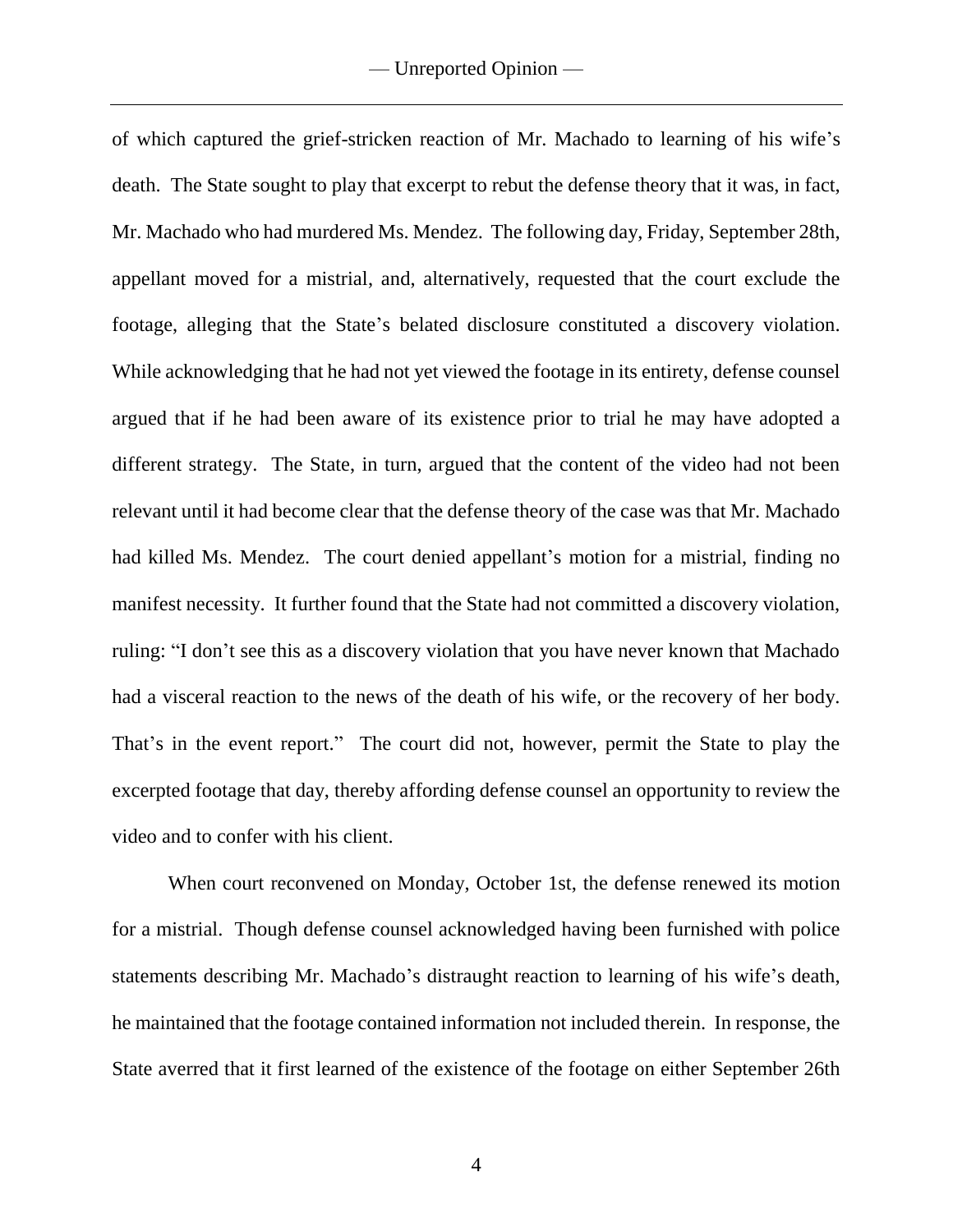or September 27th. It explained that rather than "tagging" the footage to the murder, the police had "tagged it to the call for service for … the distressed individual," to wit, Mr. Machado. In attempting to rebut appellant's claim that it had committed a discovery violation, the State further argued that the footage "did not become relevant until the defense attorney made it relevant in trial," and explained that it had not anticipated that appellant would pursue an "agency defense." After denying appellant's renewed motion for a mistrial, the court again concluded that the State had not committed a discovery violation. The court reasoned:

> I don't find that to be a situation where the State intentionally withheld evidence from the defense, but instead has offered that evidence now after the defense has suggested through cross-examination of every witness that someone other than the defendant committed this crime[.]

> So, I'm going to deny the defense request. And let me also say the text messages certainly that the defense has pursued vigorously, and very well I might add, suggesting that there was anything but a happy, wonderful marriage going on and a lot of discord. So, the State is certainly entitled to endeavor to rehabilitate [its] witness. …. I don't find that to be a discovery violation.

# *Maryland Rule 4–263*

Whether a discovery violation has occurred is a question of law which we review *de novo*. *Cole v. State*, 378 Md. 42, 56 (2003). If a discovery violation has occurred, on the other hand, we review for abuse of discretion the court's decision of whether to take remedial action, and, if it has done so, its determination of what remedy was appropriate. *Id*. (Citation omitted).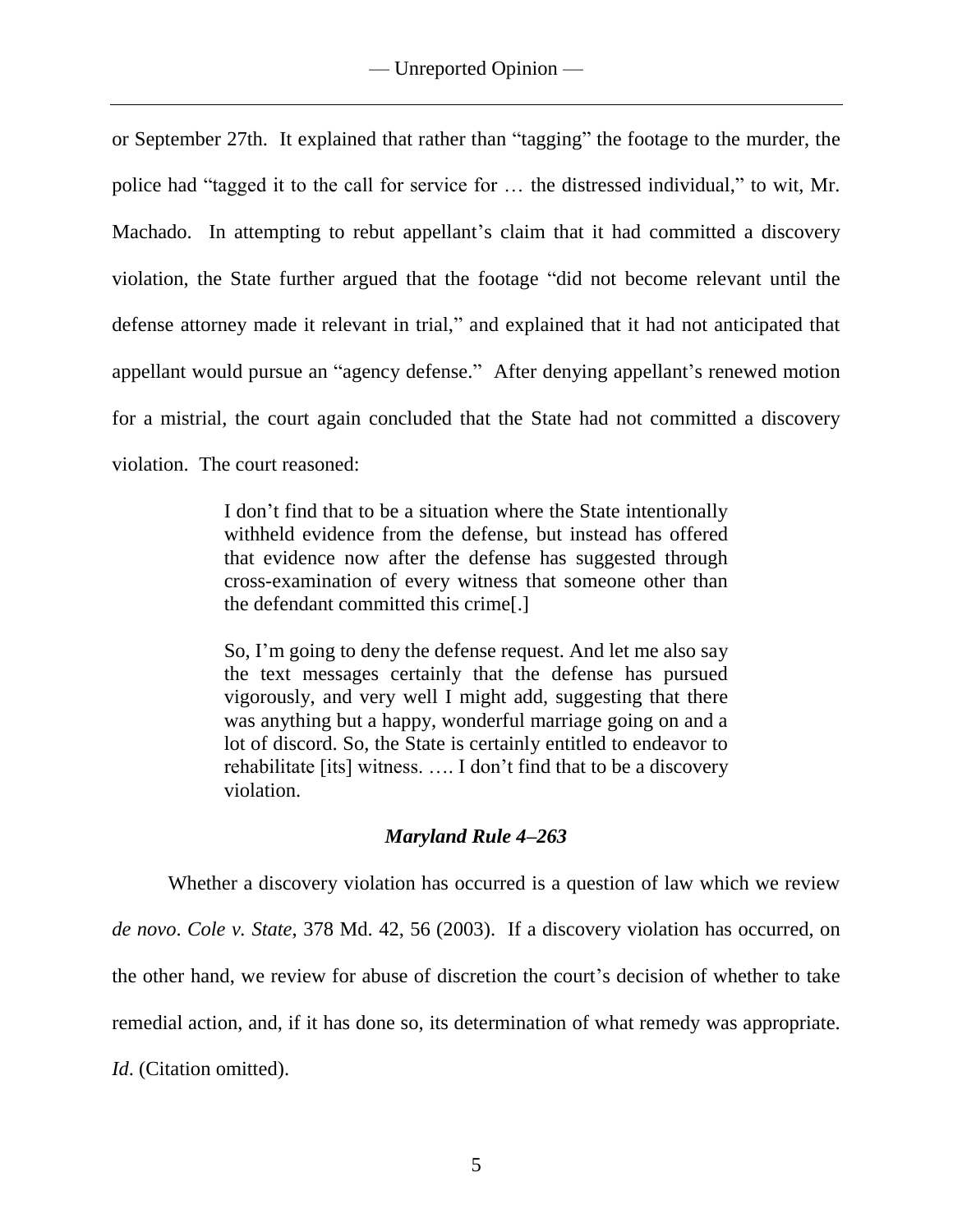Maryland Rule 4–263 governs discovery in the circuit court, and provides, in

pertinent part:

**(d) Disclosure by the State's Attorney.** Without the necessity of a request, the State's Attorney shall provide to the defense:

\* \* \*

(9) *Evidence for Use at Trial.* The opportunity to inspect, copy, and photograph all documents, computer-generated evidence as defined in [Rule 2–](https://1.next.westlaw.com/Link/Document/FullText?findType=L&pubNum=1000598&cite=USFRCRPR2&originatingDoc=NC0251E609CEA11DB9BCF9DAC28345A2A&refType=LQ&originationContext=document&transitionType=DocumentItem&contextData=(sc.UserEnteredCitation))504.3(a), recordings, photographs, or other tangible things that the State's Attorney intends to use at a hearing or at trial[.]

\* \* \*

**(j) Continuing Duty to Disclose.** Each party is under a continuing obligation to produce discoverable material and information to the other side. A party who has responded to a request or order for discovery and who obtains further material information shall supplement the response promptly.

"[W]e look first to the plain meaning of the rule, and to the case law interpreting the rule, in determining whether a discovery violation exists." *Collins v. State*, 373 Md. 130, 146 (2003) (citation omitted). "Although no rule provides generally for the discovery of all relevant information and documents in the State's possession or control in criminal cases, irrelevant matters clearly are not discoverable." *Cole*, 378 Md. at 62 (footnotes omitted). In the discovery context, evidence should ordinarily be deemed relevant "if it reasonably is calculated to lead to the discovery of admissible evidence and [its] probative value is not outweighed by any privacy interests, confidentiality, privilege, or other conflicting interest, including the burden of production." *Id*. at 63.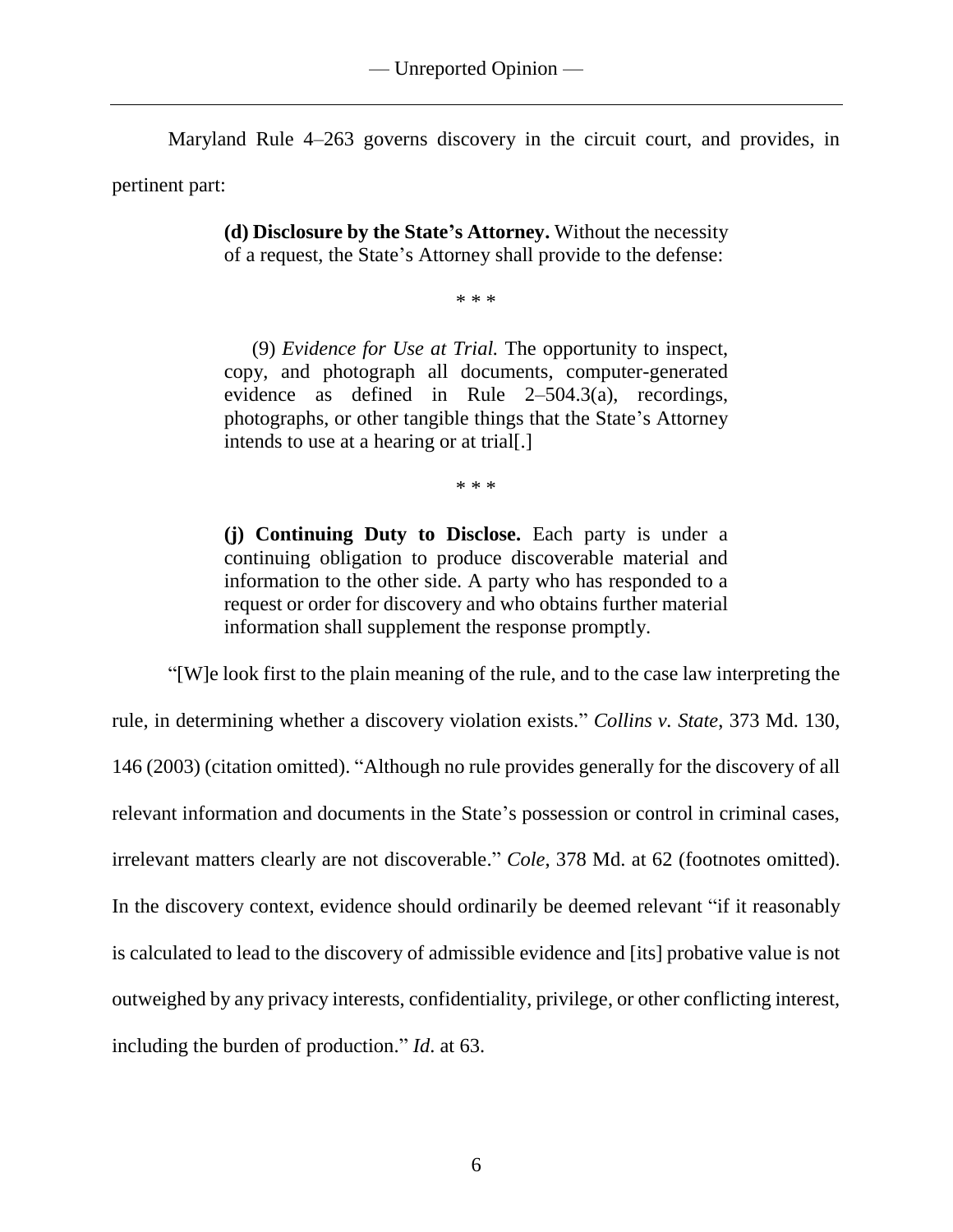We agree with the State that the footage at issue was irrelevant prior to trial. Defense

counsel first insinuated that Mr. Machado had a motive to kill Ms. Mendez in its September

26th opening statement, saying:

 $\overline{a}$ 

You're going to hear evidence that she and her husband were having problems.

\* \* \*

[S]he was having an ongoing feud with her husband. I'm not saying her husband did this. I don't know. I don't know who did this. I know she was having an ongoing feud with her husband. She was mad at him for things he had done to her.

At trial, the State proffered that it had first learned of the existence of the body camera footage on either September 26th or 27th and that it had not anticipated that appellant would pursue an alternative perpetrator defense. The court apparently accepted those representations as credible. There is no indication that the court's factual findings were clearly erroneous. Accordingly, we defer to the trial court, and accept those facts as found. *See Cole*, 378 Md. at 56. For purposes of our review, therefore, we shall presume that the State was unaware of the footage prior to September 26th and did not anticipate that the defense intended to advance the theory that Mr. Machado—and not appellant—had murdered Ms. Mendez.<sup>1</sup>

 $<sup>1</sup>$  The State's assumption that appellant would not pursue an alternative perpetrator</sup> defense was altogether reasonable, particularly given that appellant had claimed, during his police interview, that Ms. Mendez had been the initial aggressor and that he had struck her in self-defense.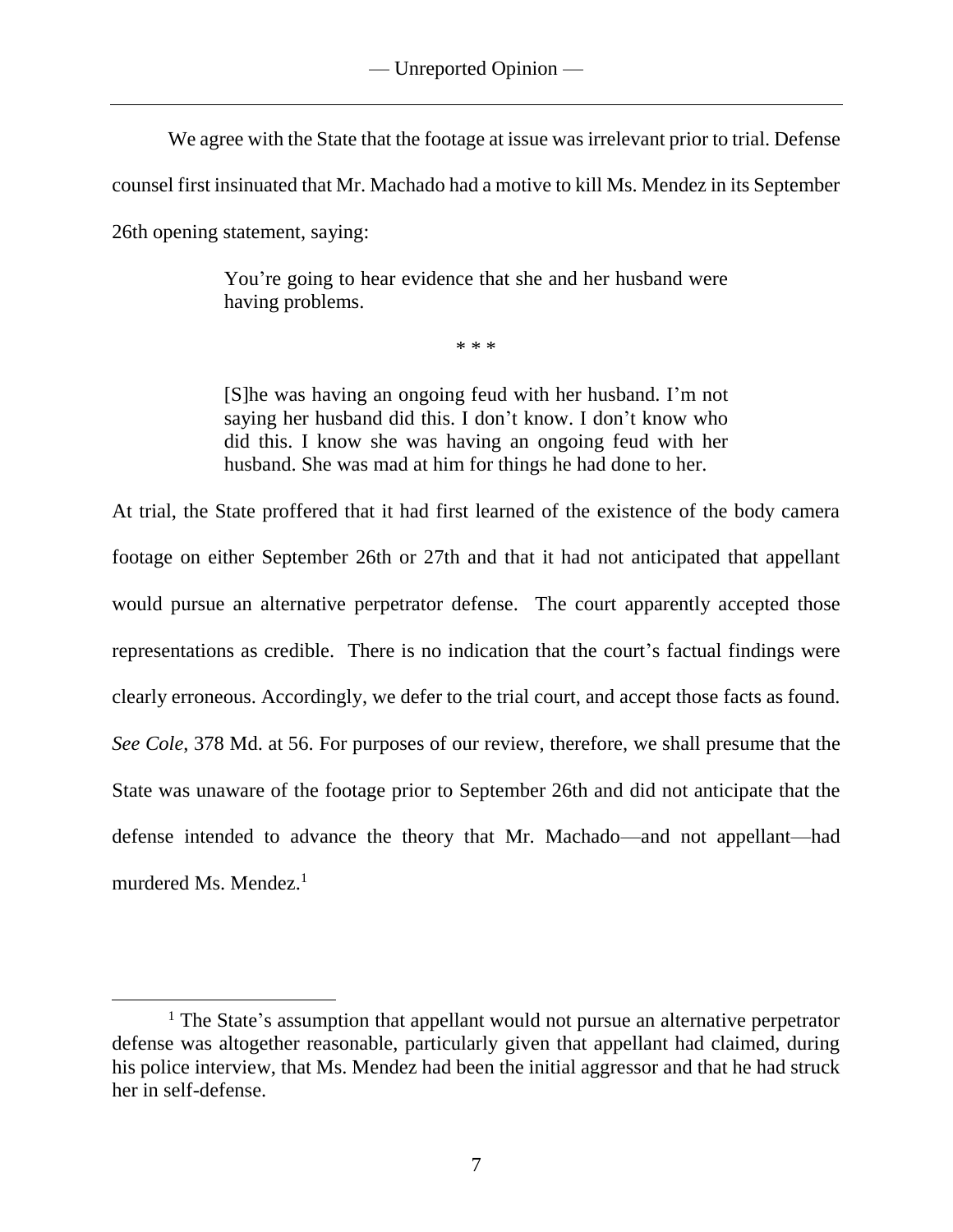We agree with the State's argument that, having been unaware of the existence of the body camera footage prior to September 26th, it could not have intended to use that footage at trial before that date.<sup>2</sup> The absence of such intent is further evinced by the State's not having expected that appellant would pursue an alternative perpetrator defense. Had the defense not pursued such a theory, the excerpted portion of the footage would have been irrelevant, and, therefore, inadmissible. Given that Maryland Rule 4–263(d)(9) only requires the State to provide the defense with the opportunity to "inspect, copy, and photograph" evidence that it *intends* to use at trial, and that no such intent existed prior to September 26th, the State had not previously been obligated to disclose the footage to the defense. *See Francis v. State*, 208 Md. App. 1, 27 n.17 (2012), (holding that because the State had been unaware of the need to resolve an inconsistency in witness statements prior to trial, it had no duty to disclose those statements during pretrial discovery), *cert. denied*, 430 Md. 645 (2013); *Armstrong v. State*, 69 Md. App. 23, 32–33 (1986), *cert. denied*, 309 Md. 47 (1987).

## *Harmless Error*

Even if the trial court had erred in finding no discovery violation, we would hold that such error was harmless. Where the State commits a discovery violation, but has acted

 $\overline{a}$ 

<sup>&</sup>lt;sup>2</sup> This is not to say that, as a matter of law, the State lacked constructive notice of the existence of the body camera footage. Md. Rule 4–263(c)(2). *See also Thomas v. State*, 168 Md. App. 682, 694 (2006) ("The State's Attorney is clearly 'accountable' for information known to police officers who meet the requirements of [Rule 4–263]."), *aff'd*, 397 Md. 557 (2007). Given, however, the State's lack of *actual* knowledge of the footage, it could not have intended to use it at trial.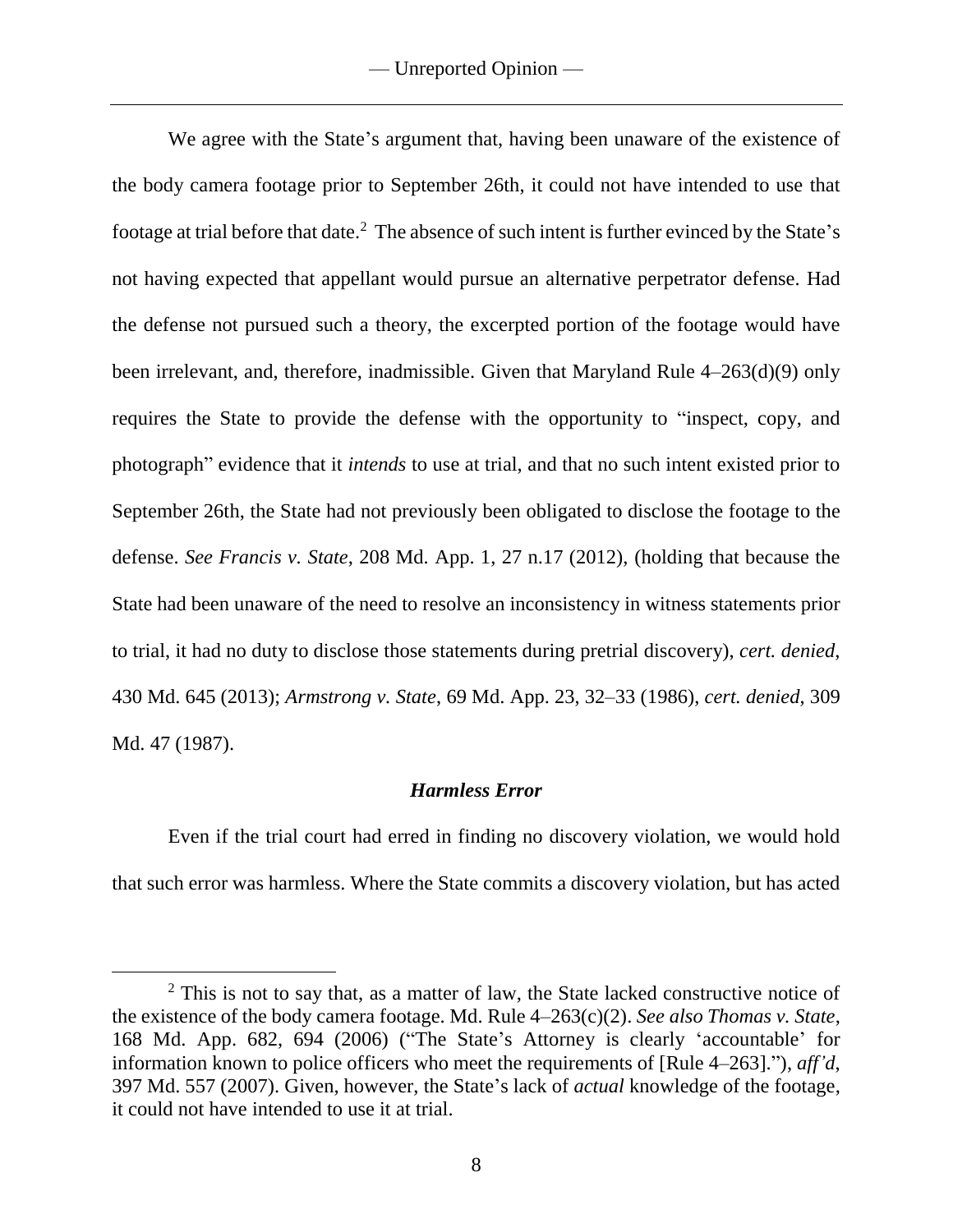in good faith, "the proper focus and inquiry is whether [appellant] was prejudiced, and if so, whether he was entitled to have the evidence excluded." *Thomas v. State*, 397 Md. 557, 572 (2007) (citation omitted).

Where the State violates its Rule 4–263 discovery obligations, "a defendant is prejudiced only when he is unduly surprised and lacks adequate opportunity to prepare a defense, or when the violation substantially influences the jury." *Id*. at 574. In this case, the prejudice alleged by appellant is that he "might not have gone after the husband' as extensively as he did during cross-examination and pursued a different defense at trial." Defense counsel was, however, well aware of Mr. Machado's anguished reaction to learning of his wife's passing. He knew that Mr. Machado's response was so visceral that he punched a hole in the wall, prompting his family to lock him in a bedroom. He was aware that officers responded to the disturbance. During discovery, moreover, the State furnished appellant with those officers' reports, which described the incident. Defense counsel would have reasonably anticipated that any attempt to "blame the husband" would be met with evidence of Mr. Machado's grief-stricken reaction.

Even if appellant had been prejudiced by the State's belated disclosure, the remedies he requested were excessive, and, therefore, unwarranted. Where the State has committed a discovery violation, "'the preferred remedy … is to order immediate compliance with discovery requirements, and offer the defense a continuance.'" *Thomas*, 397 Md. at 574 (citation omitted). The exclusion of evidence, on the other hand, is "one of the most drastic measures than can be imposed," *id.* at 572, and "should be ordered only in extreme cases."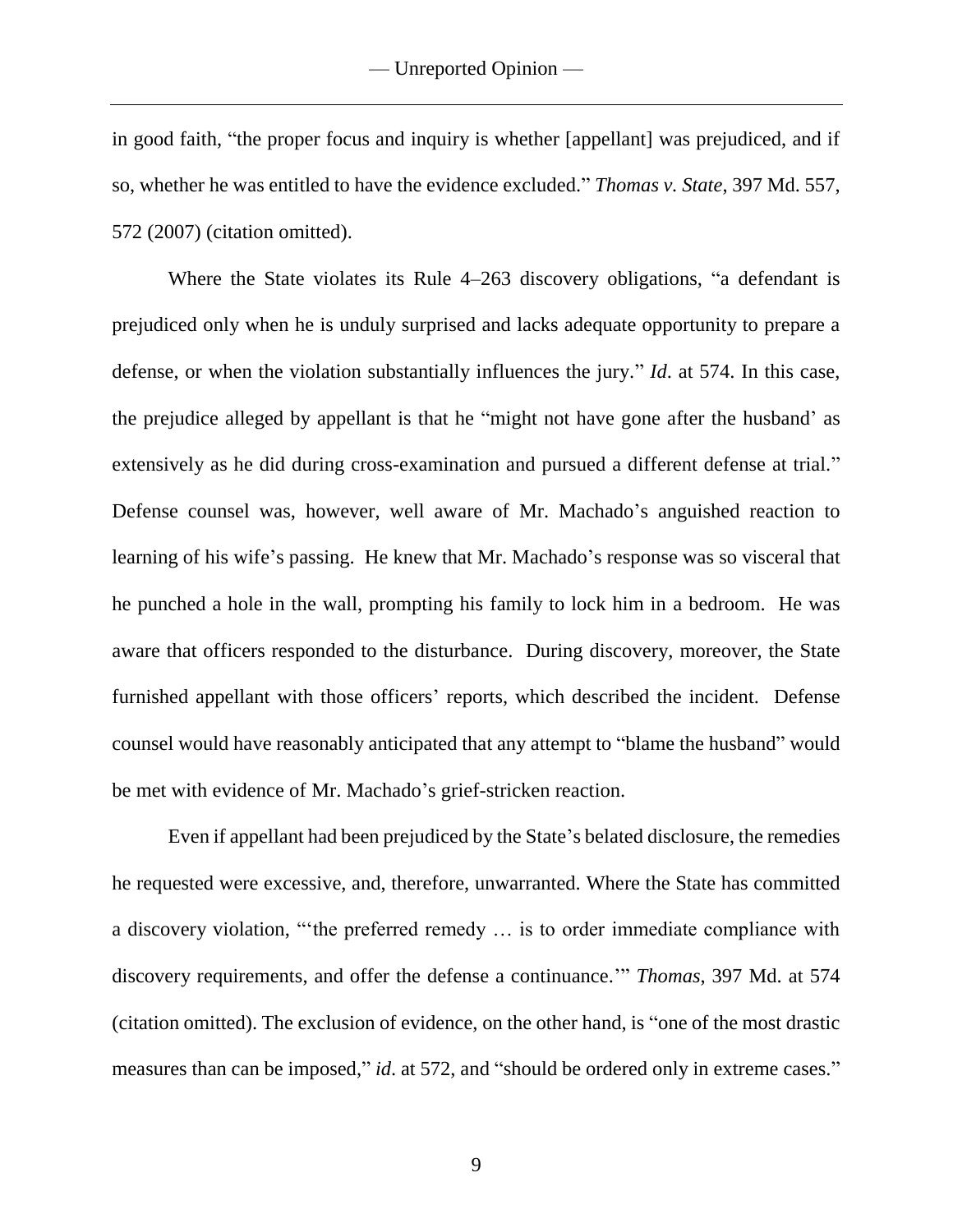*Id.* at 573 (citations omitted). A mistrial is, in turn, "considered an extraordinary remedy and should be granted only if necessary to serve the ends of justice.'" *State v. Hart*, 449 Md. 246, 276 (2016) (quoting *Klauenberg v. State*, 355 Md. 528, 555 (1999)).

Rather than requesting a continuance during which to review the body camera footage, appellant sought the draconian sanction of a mistrial, and, in the alternative, the windfall of exclusion. As the Court of Appeals cautioned in *Thomas*, when a defendant foregoes a limited remedy in pursuit of an excessive sanction, he or she does so at his or her peril, as "the 'double or nothing' gamble almost always yields 'nothing.'" 397 Md. at 575 (citation omitted). Though the court did not rule that the State had committed a discovery violation, it nevertheless granted appellant a *de facto* continuance by prohibiting the State from playing the footage on September 28th and affording defense counsel two days during which to review the footage and consult with his client. Had there been a discovery violation, the court's actions would have been sufficient to cure any prejudice resulting therefrom.

Even if the State had committed a discovery violation and suppression of the footage had been the appropriate remedy, we would hold that any error was harmless, as the footage was cumulative of other properly admitted evidence. At trial, Detective Ashley Urps, whose body camera footage is here at issue, described Mr. Machado's visceral reaction to having learned of his wife's death, testifying: "He was visibly upset. He was screaming. He would sit down, then he would stand up, kind of ben[t] over like he couldn't breathe. And then, at one point, he was sitting down clenching his fists. He was visibly upset." She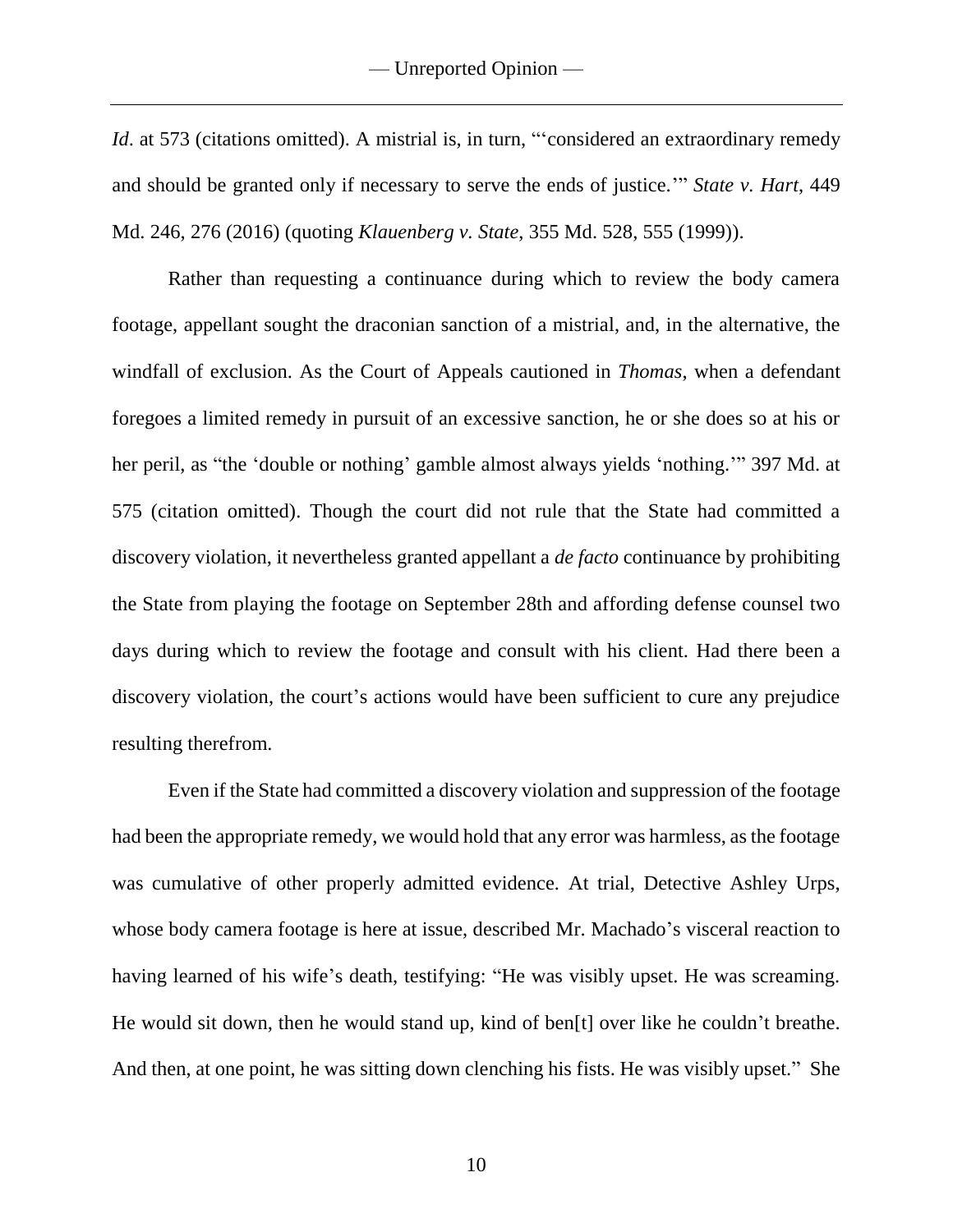further described Mr. Machado as having been on the floor, "rubbing … his hands, like almost in a punching motion to the carpet, and clenching his fists."

The strength of the State's case likewise weighs in favor of our holding that had the court erred in finding no discovery violation, any such error was harmless. The evidence indicated that shortly before her disappearance, Ms. Mendez ended her romantic relationship with appellant, establishing a potential murderous motive. Appellant left work approximately thirty minutes before Ms. Mendez. During his police interview, appellant admitted to having engaged in an altercation with Ms. Mendez behind the CVS where her body was found. In the course of that altercation, he told the police, he struck Ms. Mendez, causing her to fall down and not get back up. *See Thanos v. State*, 330 Md. 77, 96–97 (1993) ("That any error in the State's discovery violations was harmless is beyond question, given the fact that [the defendant] confessed to murdering [the victim]."). He further admitted to having taken her purse and phone, which he discarded in a dumpster. A jacket, matching the description of that worn by appellant on November 5th, was recovered from appellant's closet and bore a blood spot which tested positive for Ms. Mendez's DNA. Finally, while Mr. Machado continued to call Ms. Mendez after her disappearance, appellant's calls to her ended abruptly on the evening of November 5th. In light of this, and other incriminating evidence admitted at trial, we are convinced beyond a reasonable doubt that the jury's verdict was unaffected by the State's use of the body camera footage.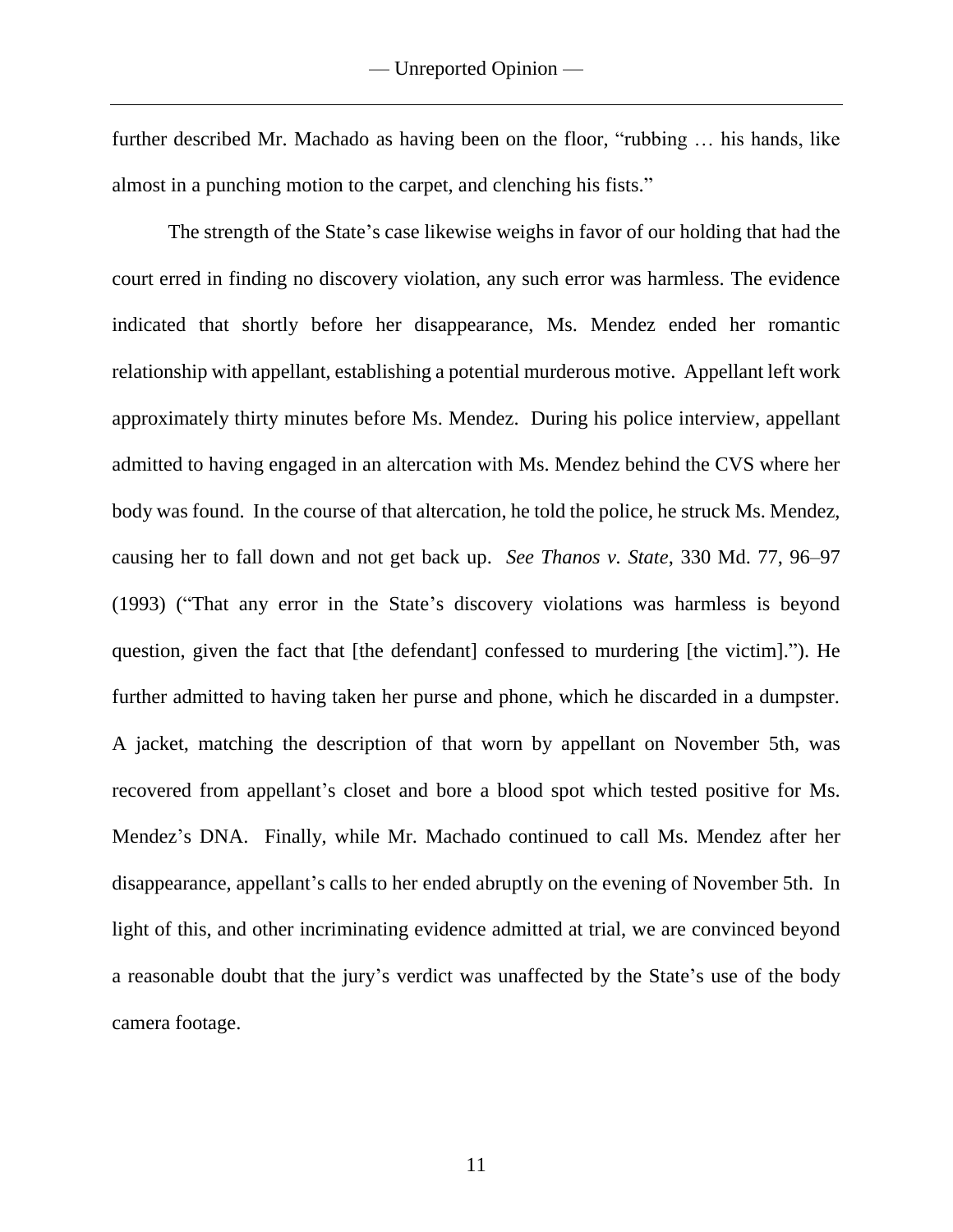#### **II.**

Appellant next contends that the court erred in excluding transcripts of text messages seemingly sent by Ms. Mendez to Mr. Machado.

On direct examination, Mr. Machado repeatedly described his wife as having been very happy. On cross-examination, he affirmed that he and Ms. Mendez had a "fantastic" relationship, and denied ever having "had any problems with her." In order to impeach Mr. Machado's credibility, defense counsel offered into evidence three series of text messages that had purportedly been sent from Ms. Mendez's cell phone to the cell phone of Mr. Machado. In those text messages, Ms. Mendez referred to her husband as "trash," called him "profoundly stupid," accused him of not loving her anymore, and twice referenced Mr. Machado's having hit her.

In excluding the transcripts of Ms. Mendez's text messages, the court reasoned that they had not been adequately authenticated and that they constituted inadmissible hearsay. Assuming, without deciding, that the text messages at issue were both adequately authenticated and admissible under the state-of-mind exception to the rule against hearsay, as appellant claims, any error on the part of the trial court was harmless beyond a reasonable doubt. Though the court did not permit defense counsel to admit the transcripts into evidence, it afforded him wide berth in cross-examining Mr. Machado as to their content. Mr. Machado testified that he recalled having received a text from Ms. Mendez which read: "You like skinny girls. Because of that, you don't love me anymore." While Mr. Machado repeatedly denied having struck his wife, he likewise confirmed that Ms.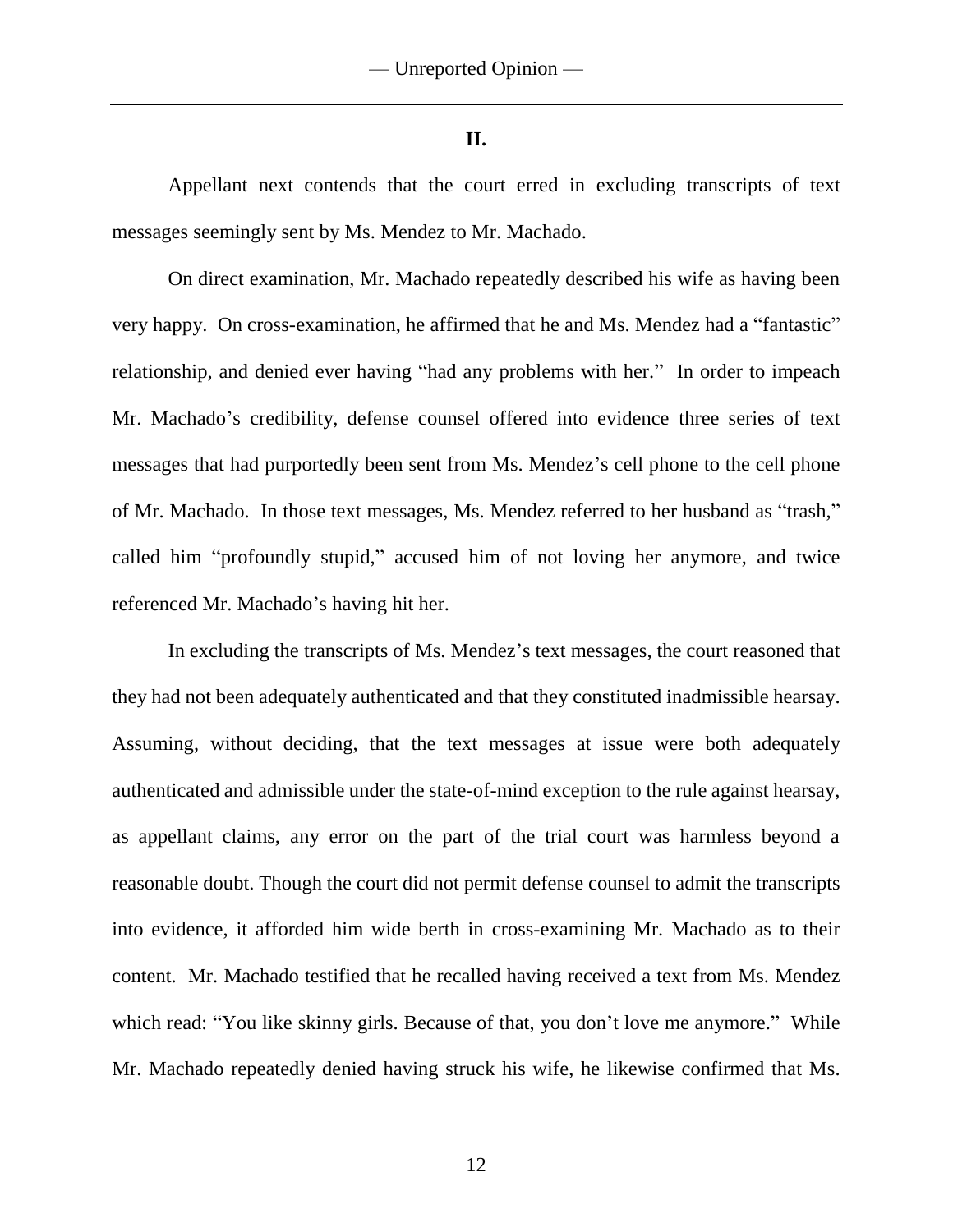Mendez had sent him text messages accusing him of having done so. Finally, Mr. Machado acknowledged that the transcripts of the text messages Ms. Mendez had purportedly sent to him read, among other things: "Find some other one to love you," "I can't stand it anymore," "[W]hy don't you just tell me you no longer love me," and "I'll leave or you can get out." Although the transcripts themselves were not admitted into evidence, the court nevertheless permitted the defense to use that would-be evidence for its proffered purpose, to wit, to impeach Mr. Machado's credibility. Any error on the part of the circuit court was, therefore, harmless beyond a reasonable doubt.

### **III.**

Appellant next contends that the trial court erroneously permitted Detective Eric Glass, the lead detective in the investigation into Ms. Mendez's murder, to explain why he elected to interview appellant, claiming that such testimony was irrelevant and, in the alternative, that it constituted inadmissible hearsay.

## *Detective Glass's Testimony*

On November 10th, Detective Glass was notified that a body had been discovered behind the CVS. Detective Glass testified that he spent approximately three hours at the crime scene before departing. When asked what had prompted him to leave the CVS, Detective Glass answered:

> There was sort of a get together of the detectives and supervisory staff and we were informed by the 4th District investigative team of detectives that they were handling the missing persons case that a person that they wanted to speak with in connection with a missing person case was already at the 4th District station house.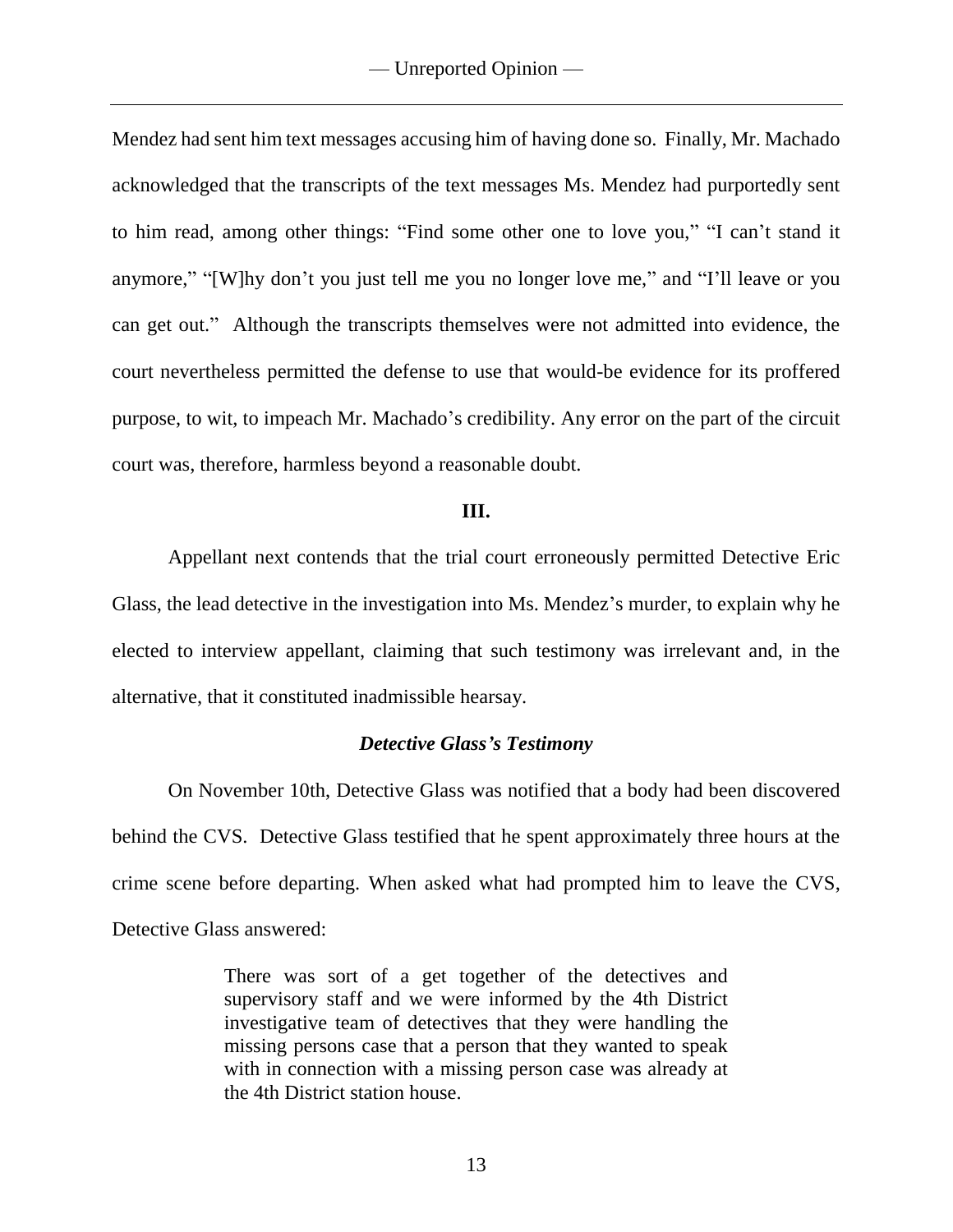Defense counsel objected, and the court overruled the objection. Detective Glass continued, "And so the decision was made that we would go up to the 4th District station and conduct that interview." After Detective Glass identified appellant as that interviewee, the defense asked to approach the bench. During an ensuing bench conference, defense counsel explained the basis for his objection, stating: "I was objecting to the statement about this person of interest, the possible -- that's what I was objecting about, not what they were told." The State, in turn, confirmed that it sought to elicit the reasons for Detective Glass's having considered appellant a suspect, and proffered that the detective would "give his explanation about the Facebook thing." The defense argued that the detective's belief as to whether appellant was a suspect was irrelevant to the determination of his guilt. In overruling the defense objection, the court reasoned that the State was "entitled to ask why there was a focus on this person as opposed to anybody else in the world or that worked -- that was around her." Thereafter, the State asked Detective Glass why he had wanted to speak with appellant. The detective answered:

> Right. So prior to leaving the area of the CVS, we had several detectives and supervisors and so forth had gotten together, my colleagues from the homicide section were brought up to speed on the nature of sort of the backstory, if you will, and the nature of a missing person and their investigation. So you know, some of the information that was relayed to us in that meeting piqued our curiosity about [appellant] and we wanted to interview him or speak to him in light of what we had seen at the crime scene and the information that was passed on to us from the station house detectives who were initially conducting the missing persons investigation.

The defense did not renew its objection.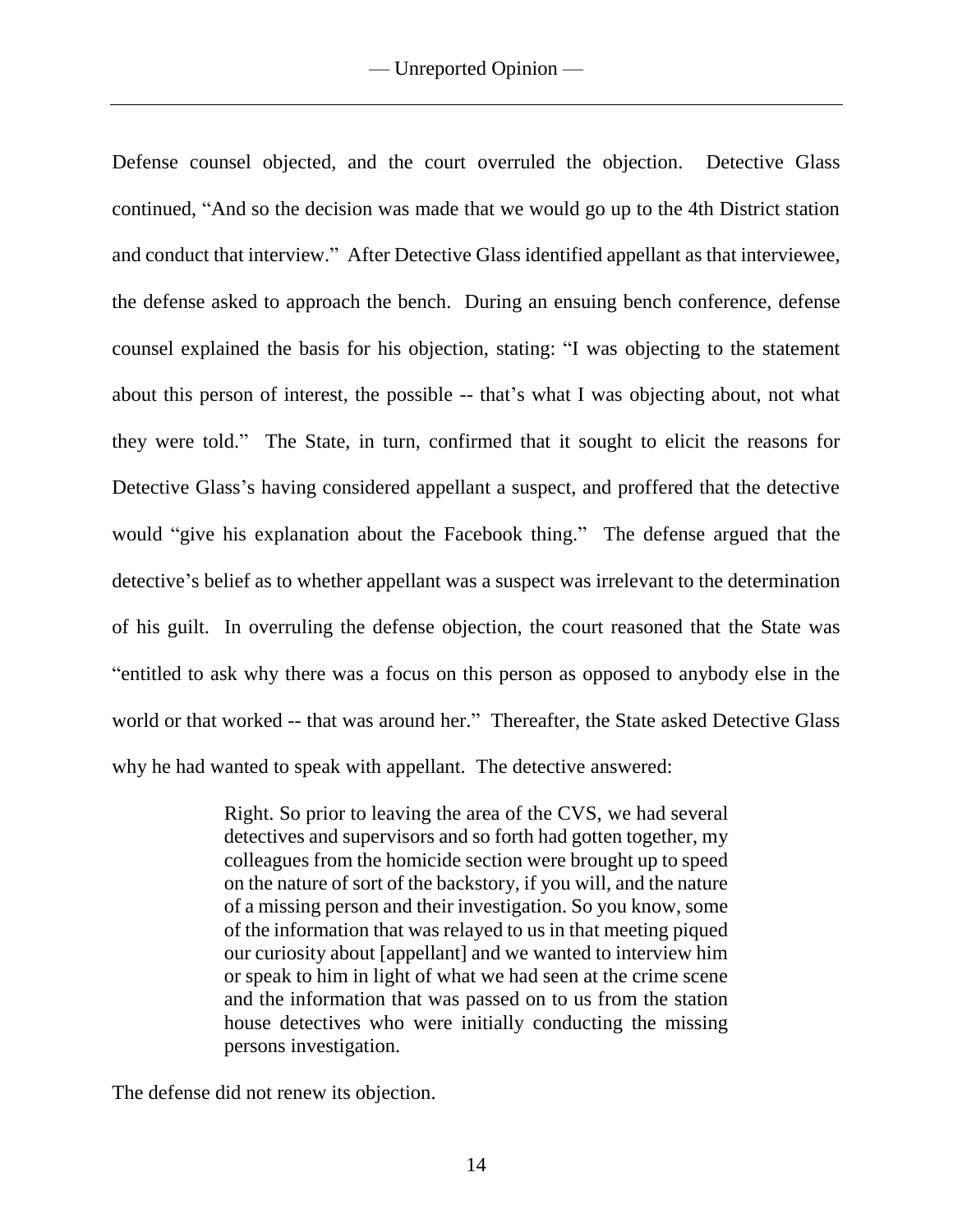## *Preservation*

We note at the outset that this contention is not preserved for our review. "'Objections are waived if, at another point during the trial, evidence on the same point is admitted without objection.'" *Benton v. State*, 224 Md. App. 612, 627 (2015) (quoting *DeLeon v. State*, 407 Md. 16, 31 (2008)). Therefore, "to preserve an objection, a party must either object each time a question concerning the [matter is] posed or ... request a continuing objection to the entire line of questioning." *Wimbish v. State*, 201 Md. App. 239, 261 (2011) (internal quotation marks and citation omitted), *cert. denied*, 424 Md. 293 (2012). Though defense counsel objected to and moved to strike Detective Glass's initial reference to appellant's having been a possible suspect in Ms. Mendez's missing persons case, he neither made a continuing objection nor objected to the detective's subsequent testimony to the same effect. By failing to do so, appellant waived appellate review of this issue.

In addition to having failed to preserve this issue for our review, appellant waived his claim that the testimony at issue constituted inadmissible hearsay. "An objection loses its status as a 'general' one … 'where the objector, although not requested by the court, voluntarily offers specific reasons for objecting to certain evidence[.]'" *DeLeon v. State*, 407 Md. 16, 25 (2008) (quoting *Boyd v. State*, 399 Md. 457, 476 (2007)). *See also Rosenberg v. State*, 129 Md. App. 221, 251 (1999) ("It is well settled that a party who … specifies one particular ground for objection, waives all grounds not articulated."), *cert. denied*, 358 Md. 382 (2000). "[A] principal purpose of the preservation requirement is to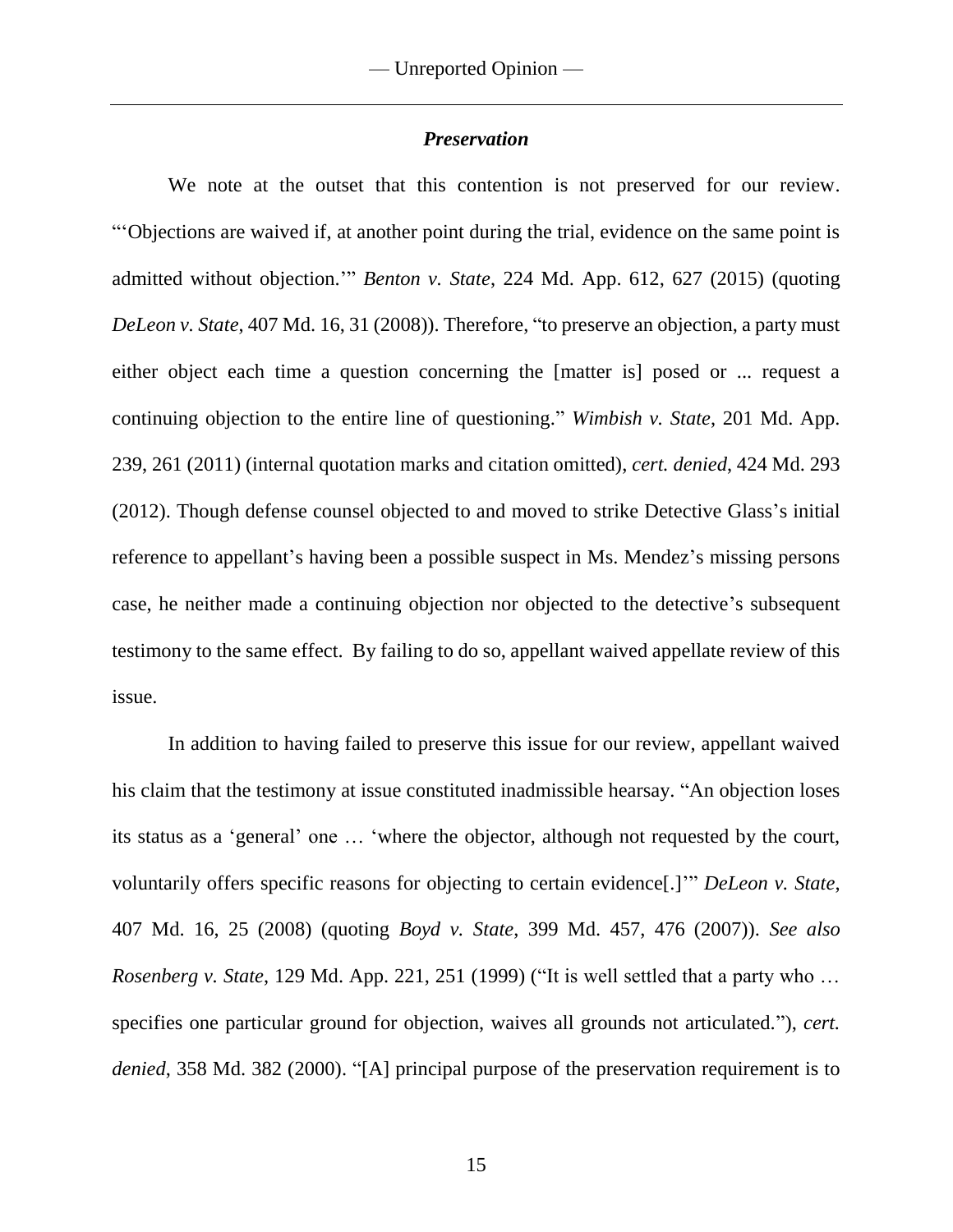prevent 'sandbagging' and to give the trial court the opportunity to correct possible mistakes in its rulings." *Bazzle v. State*, 426 Md. 541, 562 (2012) (quotation marks and citation omitted).

Though defense counsel initially made a general objection, he almost immediately specified the legal basis therefor. In so doing, he explained that he had objected to Detective Glass's reference to appellant's having been a suspect or a person of interest because such testimony was irrelevant. He also expressly disclaimed having objected to what the detective had been told. When defense counsel specified that it objected on the basis of relevance, his objection lost its status as a "general objection," and he therefore waived all other grounds—including hearsay—for having objected.

#### *Relevance*

Even if appellant's relevancy argument were preserved for our review, we would hold that the court did not commit reversible error by admitting Detective Glass's testimony into evidence.

"'Relevant evidence' means evidence having *any* tendency to make the existence of *any* fact that is of consequence to the determination of the action more probable or less probable than it would be without the evidence." Md. Rule 5–401 (emphasis added). "Evidence that is not relevant is not admissible." Md. Rule 5–402. Though it is a legal requirement, "relevance is generally a low bar[.]" *State v. Simms*, 420 Md. 705, 727 (2011).

In support of his contention that the testimony at issue was irrelevant, and therefore inadmissible, appellant cites *Zemo v. State*, 101 Md. App. 303 (1994). The defendant in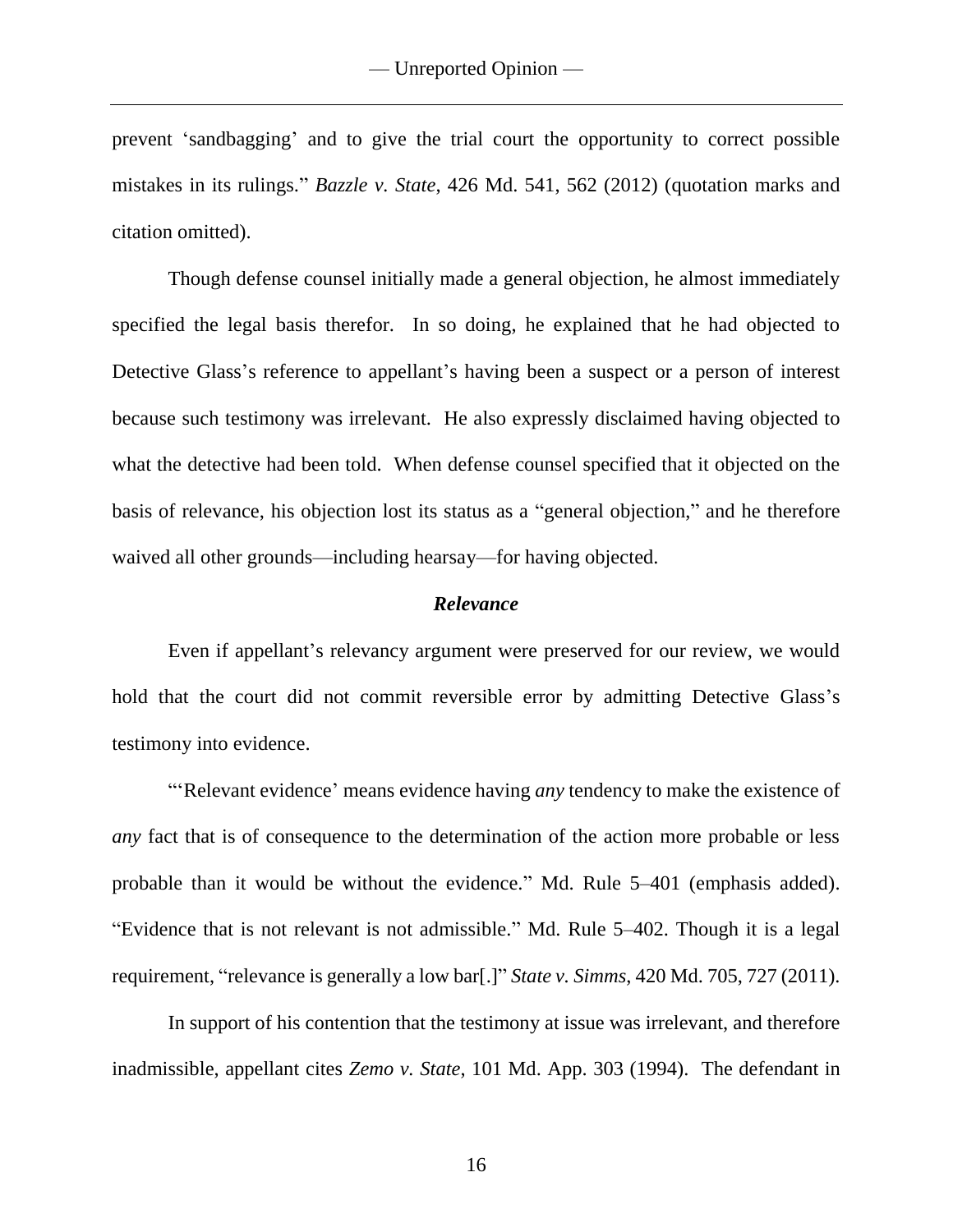that case was convicted of breaking and entering. At trial, the circuit court permitted the State to elicit detailed testimony from the chief investigator pertaining to the measures he had taken during the course of his criminal investigation. That testimony was not only irrelevant; it was inadmissible *and* highly prejudicial. First, the detective was permitted to comment on the defendant's post-*Miranda* silence. Second, he was permitted to testify that he had received information regarding the crime from a confidential informant, which "put him on the trail of the [defendant] ..., that other parts of the informant's information were corroborated and turned out to be correct, and that, acting on the informant's information, he arrested the [defendant]." *Id*. at 306. In reversing the judgment of the circuit court, we explained:

> It doesn't matter *why* [the detective] went where he went. It doesn't even matter *where* he went, regardless of why. Not only is it a matter of complete immateriality *why* [the detective] interviewed certain persons, it is equally immaterial that he, indeed, even interviewed those persons at all. The persons referred to, other than the appellant, all testified as witnesses. Their testimony was capable of standing or falling in its own right. It would only be in the eventuality that one of the parties sought to rehabilitate or to impeach testimonial credibility by offering the substance of the interviews as prior consistent or inconsistent statements that the very event of the interviews would take on any pertinence. That never happened. Where the event itself is immaterial, the reason for the event is doubly immaterial.

> > \* \* \*

The jury, of course, has no need to know the course of an investigation unless it has some direct bearing on guilt or innocence. That an event occurs in the course of a criminal investigation does not, *ipso facto,* establish its relevance.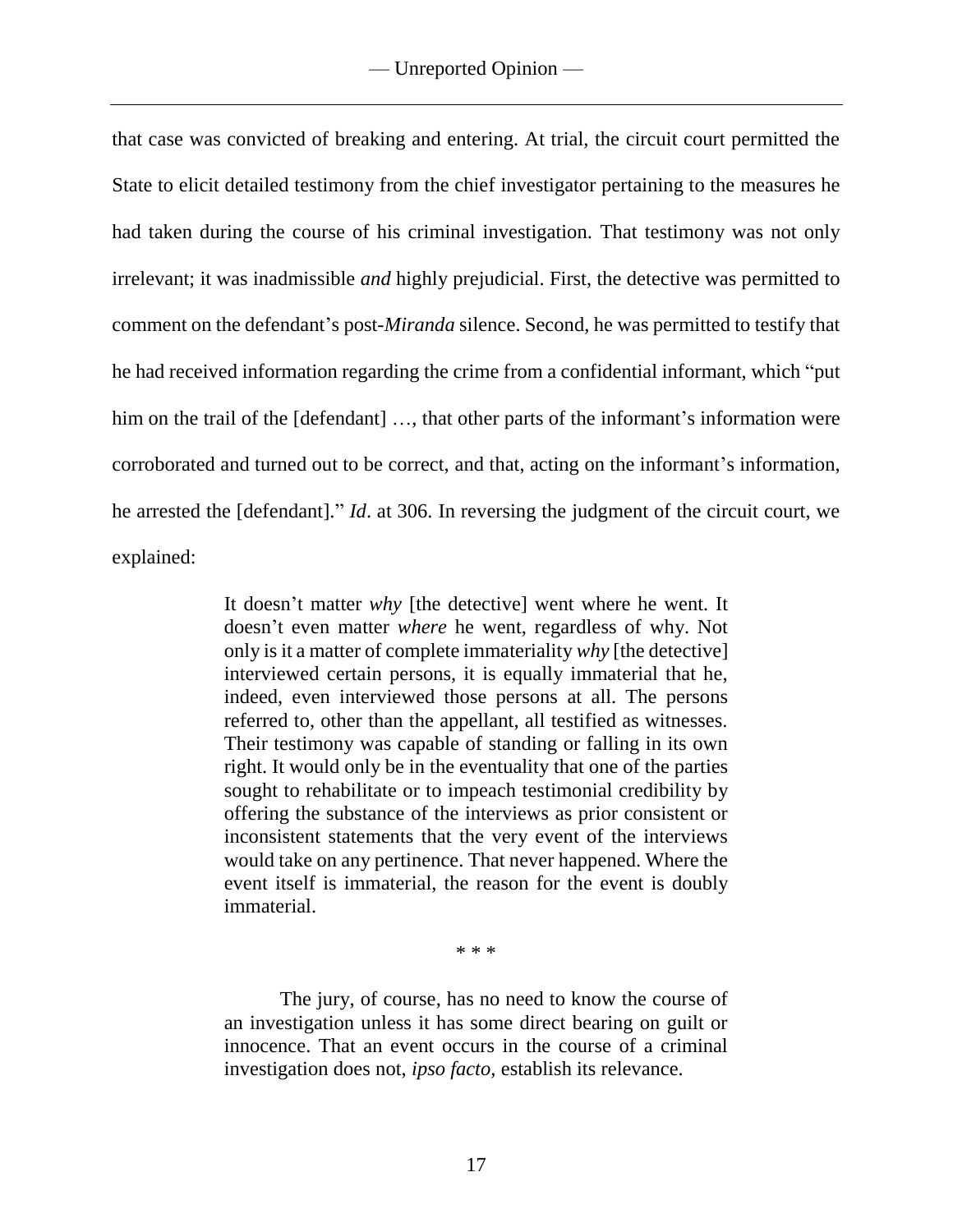*Id.* at 309–310 (emphasis retained).

Appellant's reliance on *Zemo* is misplaced. As this Court explained in *Geiger v. State*, 235 Md. App. 102 (2017), "the dispositive flaw [in *Zemo*] lay not simply in the State's introduction of inadmissible and prejudicial material but in having done so deliberately and repeatedly." *Id*. at 128–29. The State made no such attempt in this case. The question at issue was isolated and, the State proffered, was intended to elicit testimony regarding appellant's "Facebook situation." Though Detective Glass provided no such testimony, the testimony that he gave was as vague as it was brief, and was not remotely prejudicial. While perhaps only peripherally relevant to the proceedings, this testimony does not warrant reversal.

### **IV.**

Appellant further contends that the court erroneously restricted his crossexamination of Detective Sergeant Paul Reese, the detective who had initially supervised the investigation into Ms. Mendez's disappearance.

### *Detective Reese's Cross-Examination*

On cross-examination, defense counsel asked Detective Reese whether he recalled Mr. Machado's having identified prospective suspects in his wife's murder. The State objected to the defense question, and the court sustained that objection. Defense counsel then asked Detective Reese whether he recalled Mr. Machado's having discussed "his culpability in this crime." Again, the State objected, claiming that the testimony the defense attempted to elicit constituted inadmissible hearsay. That objection was likewise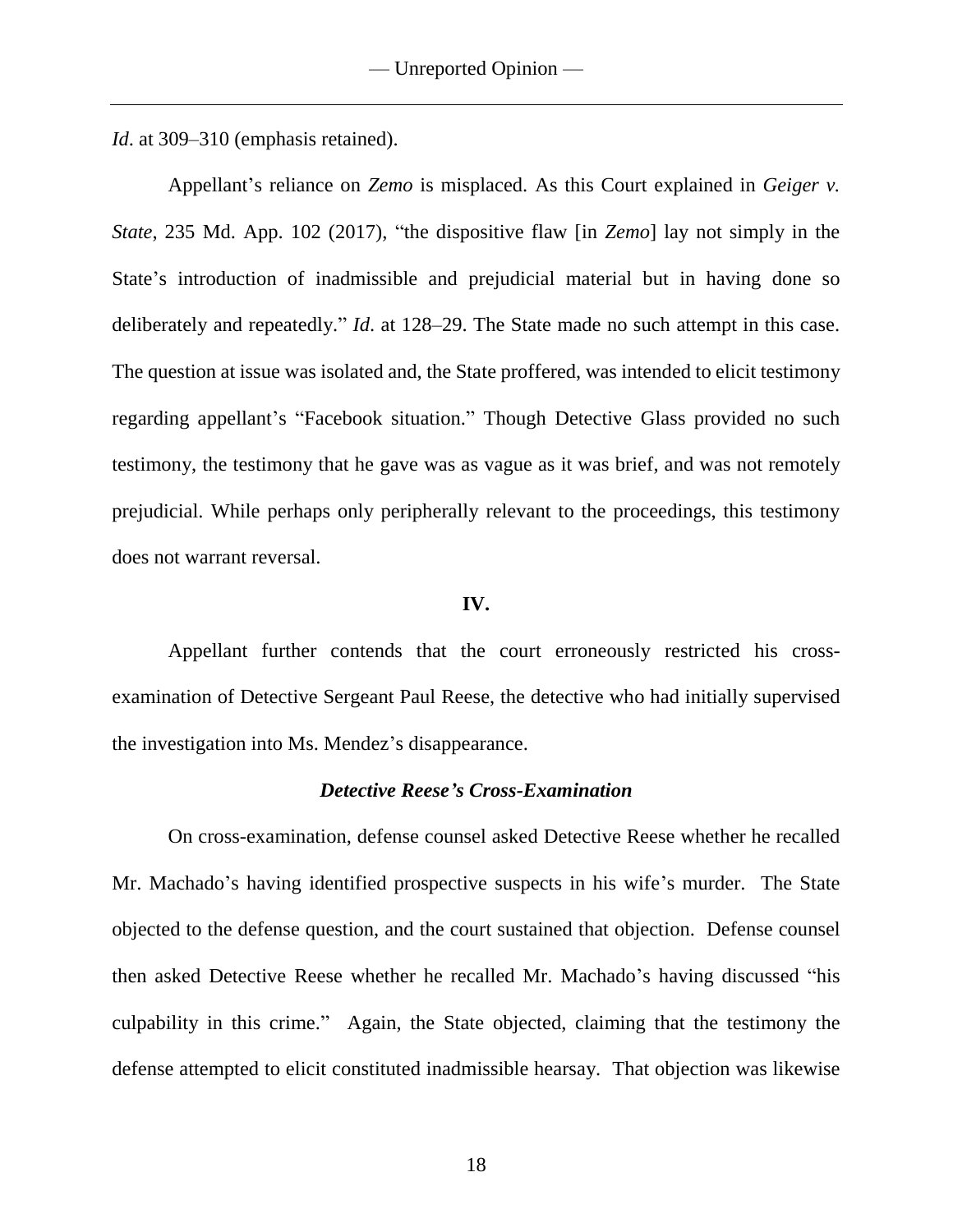sustained. A bench conference ensued during which defense counsel sought to rebut the State's objection, claiming that the testimony that it sought to elicit was not being offered for its truth, but to ascertain the extent of Detective Reese's investigation. During that bench conference, the court asked defense counsel why it was necessary for him to ask Detective Reese what Mr. Machado had said in order to ascertain the extent of the police investigation. Counsel answered, "Because Mr. Machado gave him leads. Mr. Machado told him who he thought committed the crime and who he thought was involved in the crime." Again, the court affirmed the State's objection, ruling: "It's complete hearsay." Thereafter, defense counsel posed two additional questions, to which the State objected, and which objections the court sustained. Those questions were (i) "Did you look into any of the directions [Mr. Machado] tried to point you in?" and (ii) "Did you look into anybody by the name of Mr. Segora?" During yet another bench conference, the court provided the following explanation for its rulings: "It's based on hearsay, the forming of the question, and the hearsay comes from the statement I sustained the objection to already via Mr. Machado to this Detective[.] Sustained."

#### *A Valid Exercise of Judicial Discretion*

The State aptly analogizes the situation at issue to that presented in *Holmes v. State*, 236 Md. App. 636, *cert. denied*, 460 Md. 15 (2018). In that case, defense counsel attempted to elicit testimony from a detective regarding her reaction to learning the results of a DNA report which seemed to exculpate the defendant. Though that testimony would have been inadmissible as substantive evidence, the defense proffered that it was not offered for its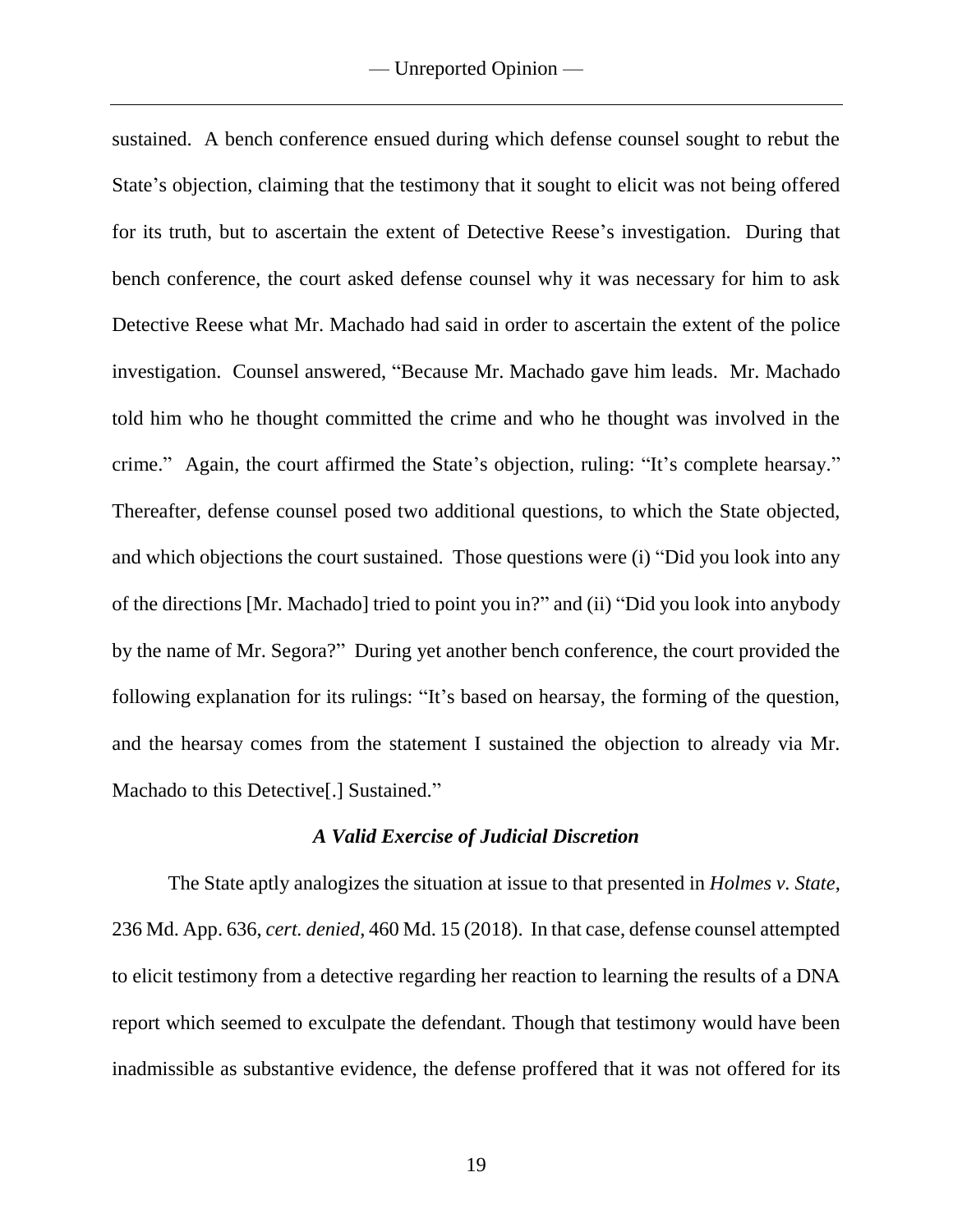truth, but, instead, to demonstrate the inadequacy of the police investigation. The trial court prohibited the defense from doing so, concluding that counsel had been "trying to get the inadmissible DNA test results into evidence through the 'backdoor.'" *Id*. at 667. We affirmed the decision of the circuit court, holding that "the trial court did not err or abuse its discretion in foreclosing defense counsel's persistent attempts to 'cast a bare suspicion upon another.'" *Id*. at 669 (quoting *Taneja v. State,* 231 Md. 1, 10 (2016)). We reasoned that the defense "line of questioning sought marginally relevant evidence that would have confused the jury, by suggesting that the mystery DNA contributor committed the crime for which [the defendant] was on trial." *Id*. at 670–71 (citations omitted). As in *Holmes*, the extent to which Detective Reese's interview of Mr. Machado affected the investigation was only marginally relevant and would likely have been confusing to the jury. Assuming without deciding that the proffered testimony at issue was not inadmissible hearsay, the trial court acted within its discretion in limiting the cross-examination of Detective Reese. *See Davis v. Stat*e, 207 Md. App. 298, 306 n.2, *cert. denied*, 429 Md. 529 (2012) ("[I]t is within our province to affirm the trial court if it reached the right result for the wrong reasons[.]" (Quotation marks and citation omitted)).

## **V.**

Finally, appellant contends that the court erroneously denied his motion to suppress his police statement, contending that the statement should have been deemed involuntary under Maryland common law.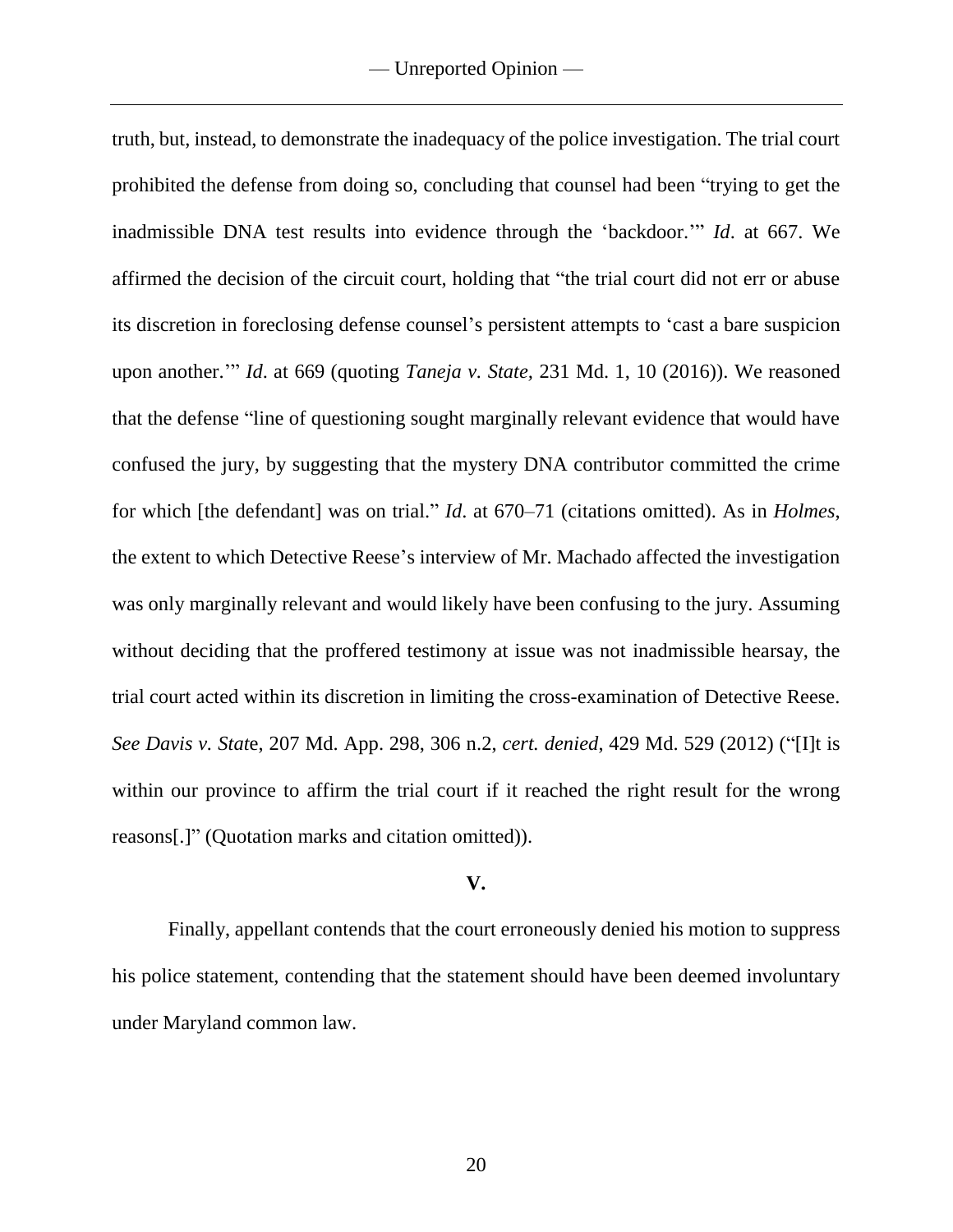## *The Motion to Suppress*

At the hearing on appellant's motion to suppress, defense counsel introduced into evidence the transcript of appellant's November 10th police interview. In an excerpted portion of that transcript, Detective Beverly Then informed appellant that it had been rumored that he had raped and strangled Ms. Mendez. Detective Then continued: "But I can say, I spoke to [appellant], and [appellant] told me the truth. And when people talk, when people start saying bad rumors about you, I can say, he told me the truth. And only you know the truth." Appellant then expressed a concern that Mr. Machado would harm members of his family in El Salvador. Detective Then responded:

> Her husband already thinks … you raped and killed [Ms. Mendez]. If you were defending yourself, I can have her tested to prove to him that you didn't rape her. I can have … her tested. He thinks that you raped and killed her. I need you to tell me, I didn't rape her. But I need to hear from you, I need to hear it, if from the very beginning [sic]. Because if you don't tell me your side, he's going to tell everyone that you raped and killed her. And that's not the truth, is it?

After playing the excerpted portion of appellant's interview, defense counsel argued that, in light of appellant's fear for the safety of his family, Detective Then's offer to have Ms. Mendez's body examined constituted an improper promise or inducement. In denying appellant's motion, the court ruled:

> As to a promise, there is no promise other than I can do a test, which is not a promise of anything because the detective can do that test, and I would imagine more than likely was going to do that test in any event. And I don't see that as an inducement either because the defendant is the one raising his particular concerns, and the detective is acknowledging what he has said, and reiterating tell me the truth, I'll believe what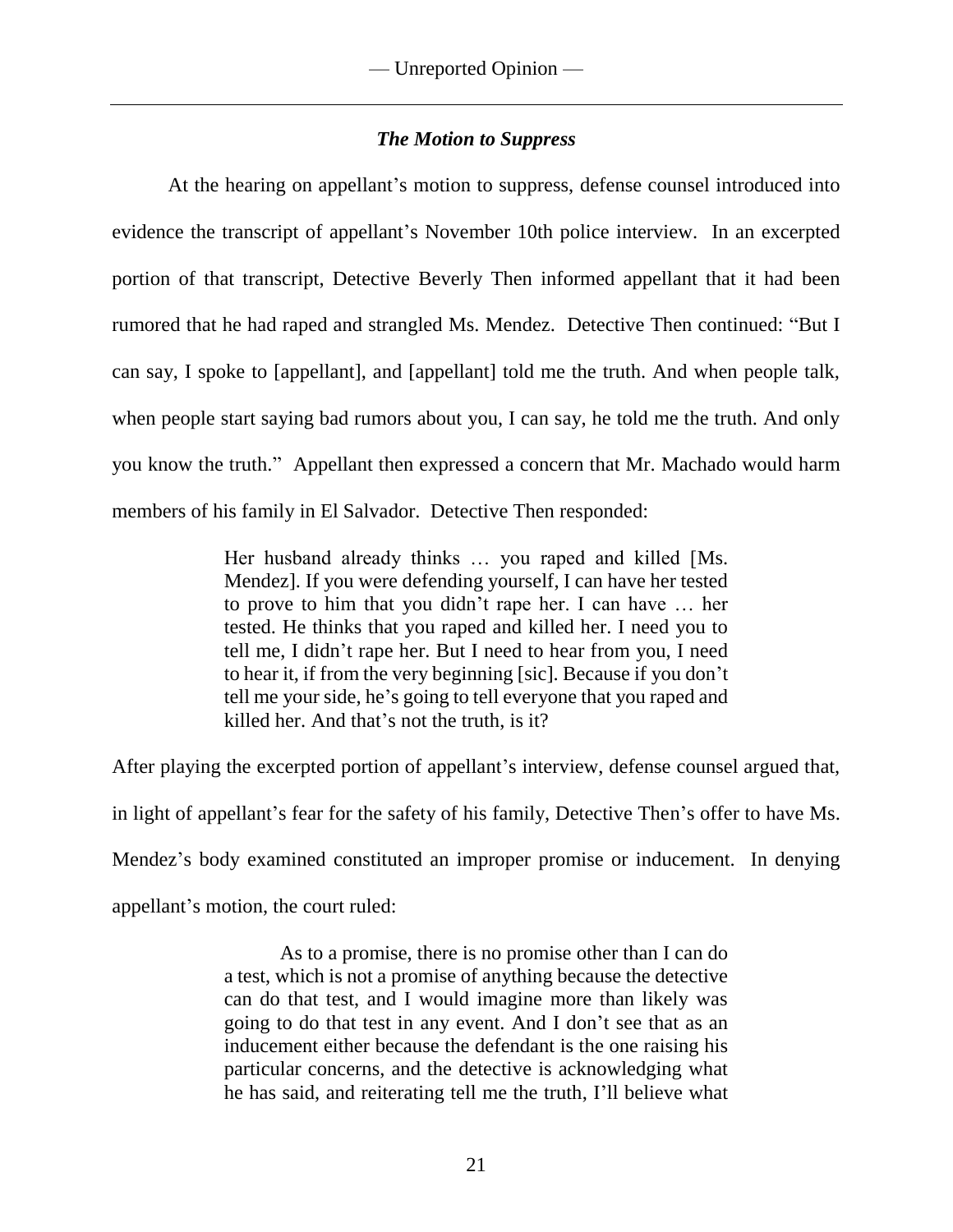you say, and these are the issues that are already swirling around, which none of that is an inducement to do anything other than to tell the truth.

\* \* \*

So, I don't find that the first prong is satisfied as … I don't find there to be a promise, threat, or inducement[.]

\* \* \*

And I also, looking at *Winder*, don't find that this is the police crossing over the line and coercing a confession by any improper threat, inducement, or promise … because, again, the issues raised of concern are raised as concerns by the defendant, and the detective is responding to them[.]

## *Common Law Involuntariness*

"Appellate review of a Circuit Court's denial of a motion to suppress is limited to the record of the suppression hearing." *Knight v. State*, 381 Md. 517, 535 (2004) (citation omitted). Given that the State was the prevailing party in this case, we consider the court's factual findings and reasonable inferences drawn therefrom in the light most favorable to it. *Id*. (Citation omitted). However, we review *de novo* the court's ultimate determination on the issue of voluntariness. *Id.* (Citation omitted). Where, as here, a defendant files a pretrial motion to suppress, "the State bears the burden to prove, by a preponderance of the evidence, that 'the inculpatory statement was freely and voluntarily made and thus was the product of neither a promise nor a threat.'" *Id*. (Citation omitted).

"Under Maryland common law, a confession is involuntary if it is the product of *certain improper* threats, promises, or inducements by the police." *Lee v. State*, 418 Md. 136, 161 (2011) (emphasis added; citation omitted). The Court of Appeals set out a two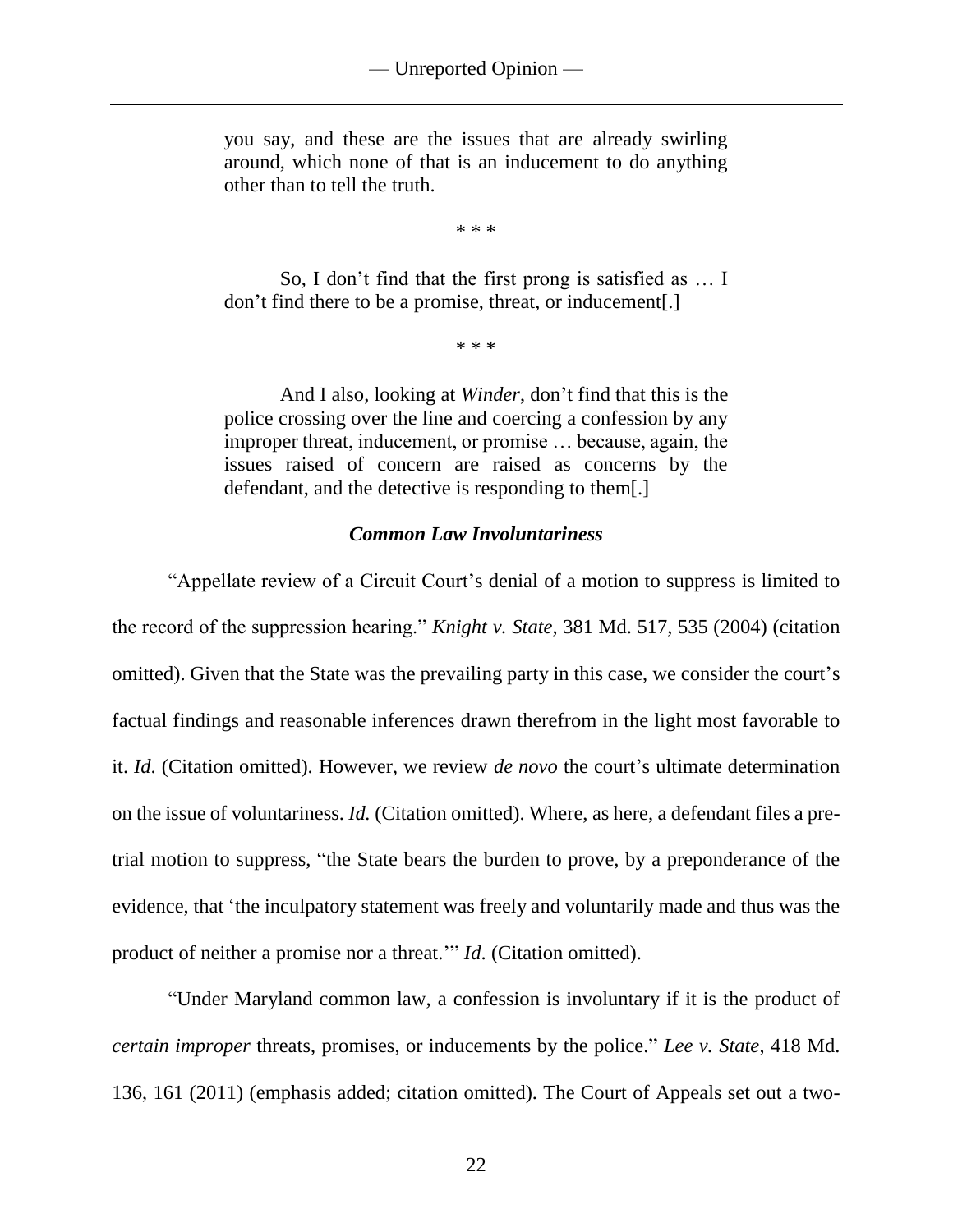pronged test for common law involuntariness in *Hillard v. State*, 286 Md. 145, 153 (1979).

In *Hill v. State*, 418 Md. 62, 76 (2011), the Court of Appeals explained that test as follows:

[A]n inculpatory statement is involuntary and must be suppressed if: (1) any officer or agent of the police force promises or implies to a suspect that he will be given special consideration from a prosecuting authority or some other form of assistance in exchange for the suspect's confession, and (2) the suspect makes a confession in apparent reliance on the police officer's explicit or implicit inducement.

"'Both prongs of the *Hillard* test must be satisfied before a confession is deemed to be involuntary.'" *Id*. (Citation omitted). If, therefore, we find no improper inducement, we need not address the second prong. *Knight*, 381 Md. at 536. Whether there has been an improper promise or inducement is an objective determination. *Hill*, 418 Md. at 78. It is irrelevant whether a defendant subjectively believed that he or she would incur a benefit in exchange for his or her confession. *Id*. at 76. The relevant inquiry, rather, is "whether a reasonable person in the position of the accused would be moved to make an inculpatory statement upon hearing the officer's declaration[.]" *Id*. at 76. Generally, "[t]he sort of promise or inducement to which the *Hillard* test applies … has been limited to leniency before, during, or after trial." *Lee v. State*, 418 Md. 136, 161 (2011) (citation omitted).

In support of appellant's contention that his confession had been improperly induced by the police, he analogizes this case to *Winder v. State*, 362 Md. 275 (2001). In that case, we held that the defendant's confession had been elicited by two groups of improper inducements on the part of the police. First, the police repeatedly assured the defendant that if he were to confess, they would intervene on his behalf. In exchange for his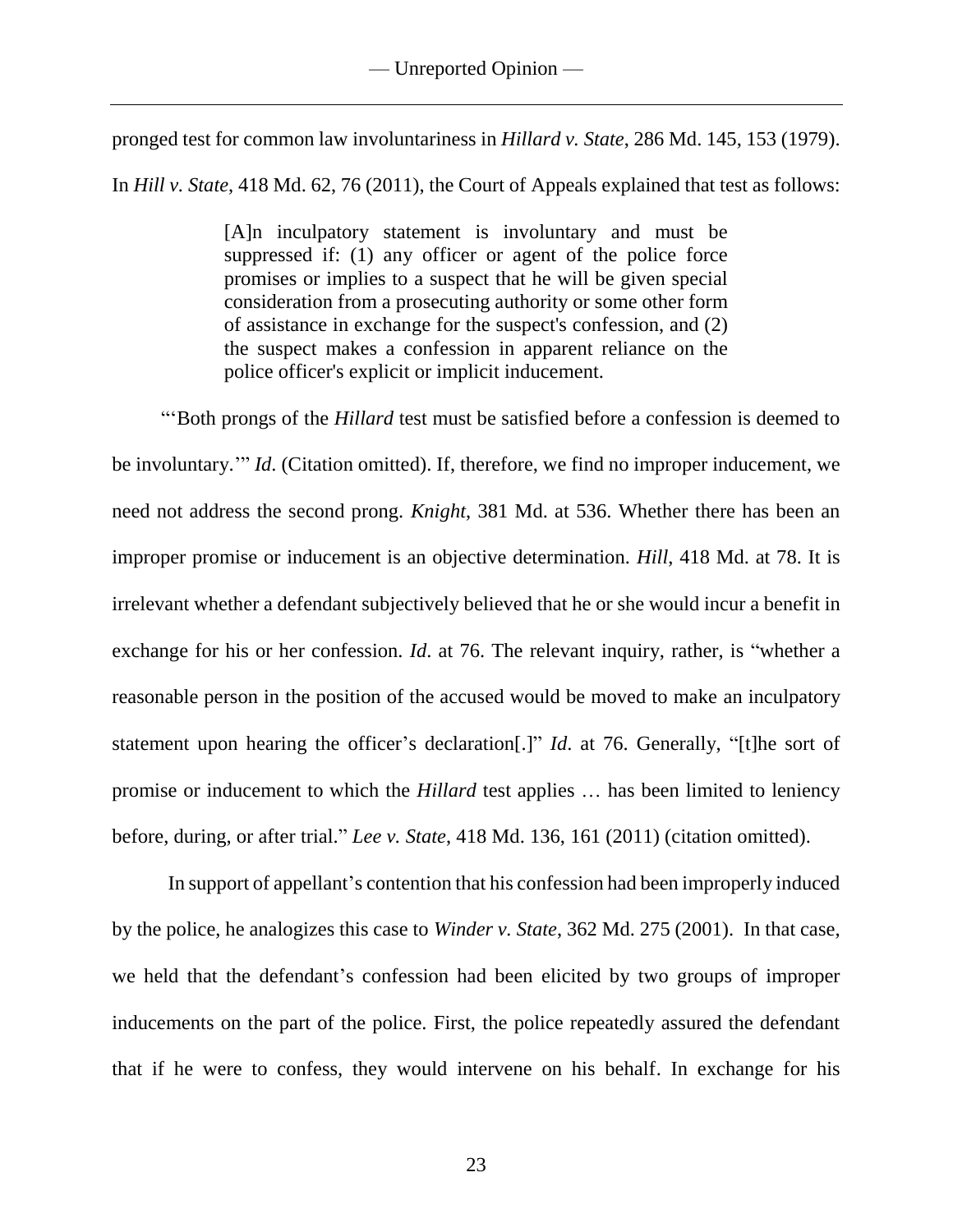explaining "how and why he murdered the victims," they offered to provide him "psychological assistance and leniency from the prosecuting authorities" *Id*. at 314. Second, in exchange for his confession, the police offered to protect the defendant from the friends and family members of the victims, who, they represented, were "'ready to come out here and do some bad things to you.'" *Id*. at 317. If he refused to admit having committed the murders, however, the police insinuated that they could not or would not guarantee his safety. *Id*. at 316. In holding that the police had employed improper inducements, the Court of Appeals explained:

> In the present case, the interrogating officers' statements and conduct go far beyond that in any of our prior cases where improper inducements were recognized. During the twelve hour interrogation, the officers repeated many times that they would help Appellant. They offered him an apparent means to garner leniency from the state prosecutors and the trial court and protection from an angry mob. The only thing Appellant had to do in return for these meaningful inducements was confess to a triple murder. The first prong of the *Hillard* test has been satisfied.

*Id*. at 317–318.

This case is distinguishable from *Winder*. In that case, the police intimated that "by confessing and showing remorse [the defendant] would inspire the officers to protect him and possibly gain a change at avoiding prison. *Id*. at 316. In this case, by contrast, Detective Then never remotely suggested that a confession would result in leniency. She did not, moreover, insinuate that the police would take any extraordinary measures to protect appellant or his family in exchange for his confession. She merely offered to conduct further investigation to confirm appellant's narrative of what had and had not transpired